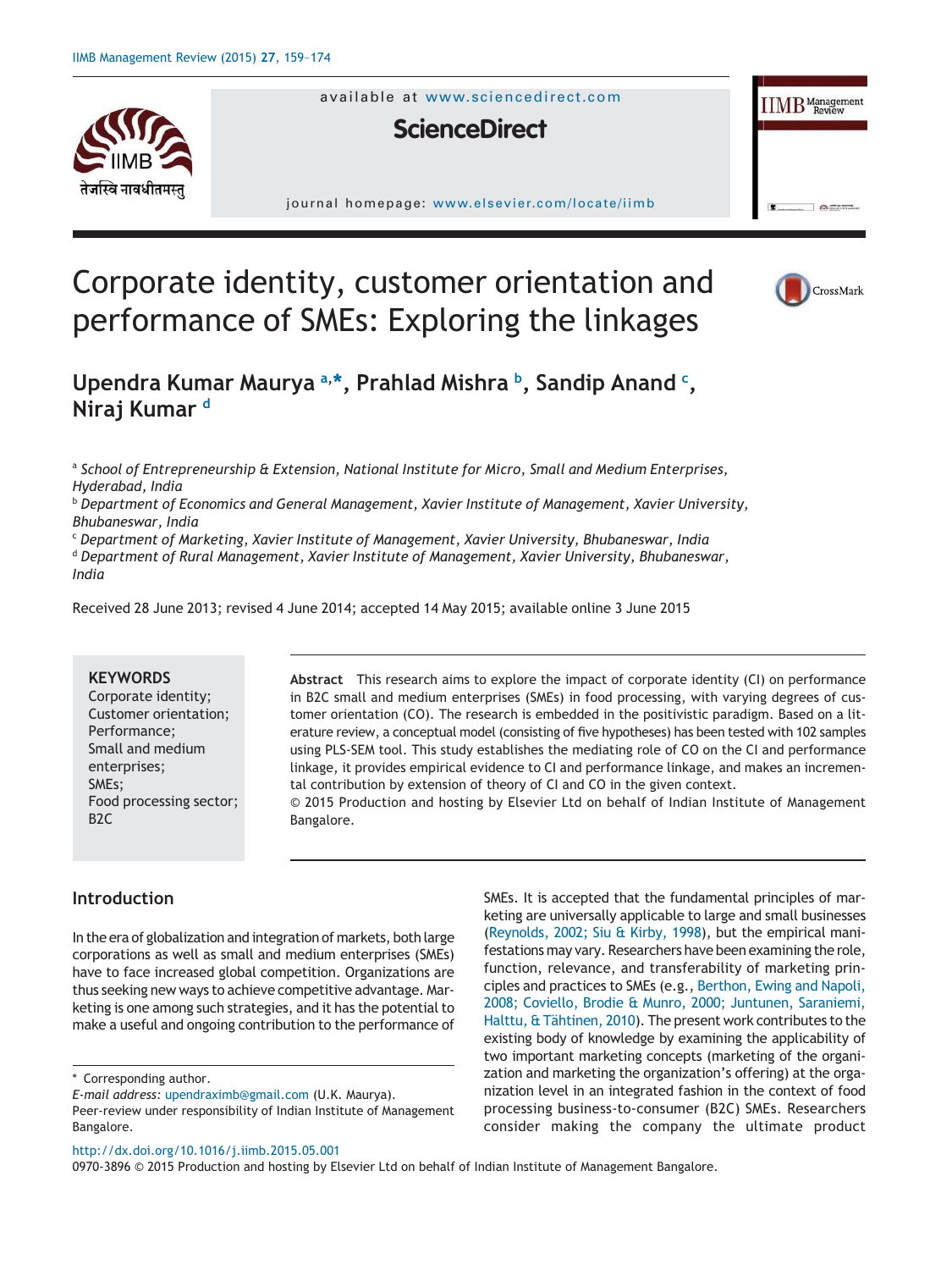(i.e. marketing the entire organization) as one of the timeless fundamentals of success (Collins & Porras, 1994), and at the core of marketing of the entire organization lies corporate branding (Murphy, 1992). Corporate branding deals with corporate identity management, and has been well documented in the literature. For example, according to van Riel and Balmer (1997) establishing desired corporate identity involves corporate branding, or the "positioning" of the whole organization. Corporate brand represents all sets of association possible for an organization. Corporate identity represents the controllable subset of associations which encompasses the organization's notion of self, aiming to express relevance, uniqueness, and distinctiveness (Brown, Dacin, Pratt, & Whetten, 2006; Simões, Dibb, & Fisk, 2005). In other words, corporate identity "provides the grit around which the pearl of a corporate brand is made" (Balmer, 2001, p.5). According to Murphy (1992), corporate identity encompasses branding and packaging of the entire organization. Therefore several researchers (Knox & Bickerton, 2003; Schmitt & Pan, 1994) have considered corporate identity (CI) as synonymous with branding at the corporate (organization) level. Studies also suggest that every organization, regardless of size, has a CI (Abimbola and Kocak, 2007; Abimbola & Vallaster, 2007; Balmer, 2012, 2010). Similar views have been expressed by other experts (e.g., He & Mukherjee, 2009; Melewar & Karaosmanoglu, 2006; Simões et al., 2005).

The role of CI in providing competitive advantage to an organization is an important area in corporate marketing literature. Most scholars view the increased interest of organizations in CI as a response from companies to differentiate themselves in the increasingly competitive environment and a recognition of its potential to help them secure many benefits in the market place (Ackerman, 1984; Balmer & Gray, 2000; Melewar & Navalekar, 2002; Simões et al., 2005); on the other hand, the lack of a strong CI leads to many disadvantages (Ackerman, 1984). Therefore, the call for increased scholarly attention in CI is warranted (van Tonder, 2006).

Marketing of an organization's offering has a significant role in organizational success, and at the core of marketing an organization's offerings lies customer orientation (CO). Strategic marketing management literature reflects upon the significance of customer orientation in gaining competitive advantage (Appiah-Adu & Singh, 1998; Piercy, Harris, & Lane, 2002). However, it may not be feasible or viable for an organization to offer everything a customer wants. Customer orientation has to be synchronized with the identity of the organization.

The two views discussed above apply at the organization level: CI with reference to the organization as the ultimate offering, and customer orientation with reference to the organization's offering, respectively. While there has been some interest in a synchronized study of the influence of these two concepts on organizational performance, with the exception of Beckman and Harris (2007), there have been few such integrated studies. Beckman and Harris (2007) contend that CO is directly influenced by CI and this has a positive impact on firm performance. However, their contention is based upon a single case study, that of the well known and established organization, Apple Inc. The interaction between CI and CO has significant strategic importance, and other researchers such as He and Mukherjee (2009) have called for further investigation to assess the impact of CI on CO.

The gaps pointed out by He and Mukherjee (2009) and Beckman and Harris (2007) have served as the springboard for the current research. Further, the literature review reveals lack of empirical support for CI and performance linkage (Cornelissen & Elving, 2003; Dacin & Brown, 2002; Melewar & Karasmongolu, 2006; van Tonder, 2006; van Tonder & Lessing, 2003). Empirical studies on corporate identity and customer orientation as performance enabler are rare among large organizations (Melewar, Saunders, & Balmer, 2001; van Tonder, 2006) and more so in the context of SMEs.

A review of SME literature suggests that SMEs vary significantly according to their growth mode and strategies. Pasanen (2003) empirically established three distinct types of SMEs, namely (1) stable independent survivors; (2) innovators with continuous growth; and (3) networkers with leapwise growth; he articulated and classified the factors of success affecting the performance of all three categories of firms into most important, fairly important and least important.

According to Pasanenn (2003) the "most important" factors of success were good knowledge of customers and their needs, ability to find quick solutions for changing customer needs, customer feedback, long-term customer relations, good reputation of the firm, clear-cut identity of the firm, good financial base and adequate cash resources, continuity of personnel, quality of raw materials and reliable suppliers, cooperative personnel, fast and reliable delivery, continuity of key persons, good inter-personal relations with customers and suppliers, simple and flexible organization, high-quality products, quality of management, availability of skilled staff, good marketing skills, environmental scanning, and anticipation of new business opportunities. The "fairly important" success factors were personnel training, strong inter-dependency with customers, simple and low-cost production technique, small number of owners, and difficult-to-imitate product. The "least important" success factors were good terms of payment, weak competition, and external owners.

The independent variables selected for investigation in our study are from among the "most important" factors of success. For example, the CO concept encompasses issues such as good knowledge of customers and their needs, ability to find quick solutions for changing customer needs, customer feedback, and long-term customer relations. The CI component refers to the issue of identity of the firm/organization and corporate identity management lies at the heart of the concept of the reputation of the organization.

In view of the above, the present work examines the role CI and CO as enablers of performance (market performance and financial performance) in SMEs. The study also examines the impact of customer orientation on the performance of SMEs. By assessing the direct and indirect effects of CI of SMEs, this study aims to reveal the importance of the synergy between CI and CO for better performance.

The paper has been divided into five sections. The first section presents the conceptualization/definitions of various constructs. The next section presents a conceptual model integrating CI, CO, and performance; and the hypotheses. In the third section, the methodology used has been analysed, followed by the results in the fourth section. The paper concludes with the discussion about implications to theory and practice along with the limitations and future research directions in the fifth section.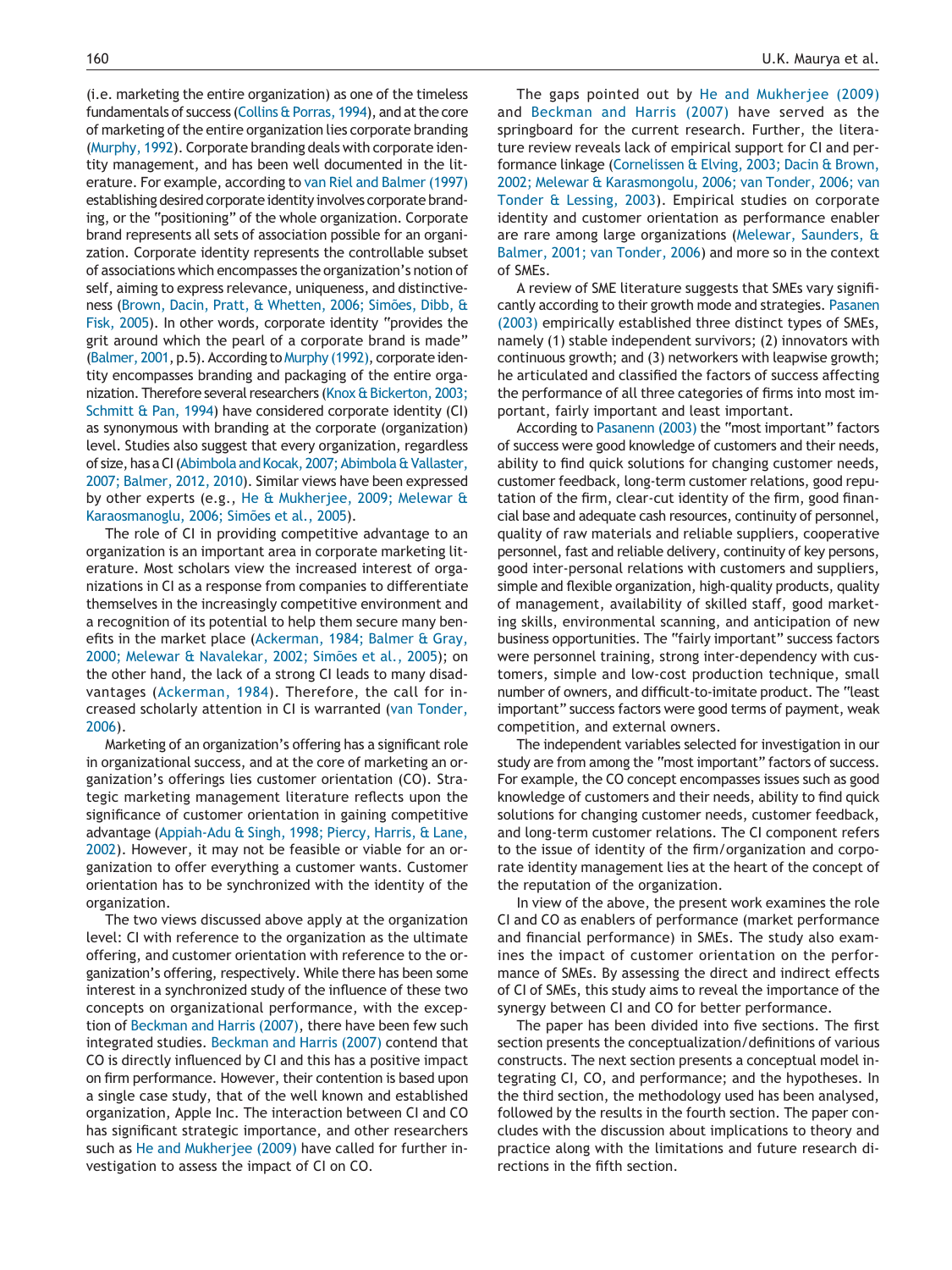### **Definitions and model development**

This section discusses the conceptualization of the constructs corporate identity, corporate brand and related concepts, and customer orientation, and their definitions, followed by a model and development of hypotheses.

## **Corporate identity**

The concept of identity has very broad and deep intellectual roots (Balmer, 2008). It applies at various levels such as the individual group level, the nation, and the organization. In the literature corporate identity is frequently connected with corporate brand, personality, image, reputation, organization's identity and organizational identity (Brown et al., 2006; Simoes et al., 2005). Though these concepts are interlinked, they are distinct and clearly delineated in the contemporary literature.

## **Corporate brand and corporate identity**

According to Knox and Bickerton (2003) development of brand thinking (from brand to corporate brand) can be traced from two perspectives, a marketing (customer market) perspective and an organization studies perspective. These approaches see corporate brand from their differing starting points – a "top down" organizational perspective versus a "bottom up" customer market perspective. However, of late a congruence of thinking and consensus in these two perspectives has emerged. When viewed from the customer market perspective, brands start traditionally from external orientation, i.e. the way a product is developed for a specific segment of customer, positioned, and communicated. Development of brand identity starts from identification of the right customer segment needs and appropriate positioning of the brand; in other words, external orientation being internalized. (Selection of the right segment and positioning both are done based upon assessment of strength and weakness of the organization, that is, the broad external environment). However, a more holistic approach towards branding (Simões et al., 2005), has considered it an integrated business process which is embedded throughout the organization. This approach suggests that branding extends beyond the product to the entire organization; it no longer remains just externally focussed. Researchers also suggest that the branding process should occur from the outset of the production process to the marketing of the final offering (Rubinstein, 1996; Tilley, 1999). According to Simões et al. (2005), the brand concept can be transposed to all layers of branding (e.g., corporate, family, or product level), as they are hierarchical, and according to Keller (2003) the corporate brand represents the highest level in the hierarchy.

When considered from the organizational perspective, brands start from internal orientation, i.e. the employees are the first customers. If an organization wants to develop its brand (company as brand) it should start from inside. In this case an organization starts with the assessment of its strengths and weakness viz. broad environment (understanding "who are we as an organization"), and develops a road map ("where do we want to go" i.e. mission) so as to develop a guiding tool for decision making (i.e. values). This process starts from inside the organization but keeps the external context in mind. In other words, internal orientation is being externalized. The internal and external orientations discussed above are not mutually exclusive but go hand in hand as internal orientation has to be externalized and external orientation has to be internalized; the two approaches complement each other in developing a strong corporate brand.

Corporate brand from the marketing perspective has peripheral elements (e.g., visuals) and corporate brand from the organizational approach addresses the central elements (culture, mission, and values) (He & Balmer, 2007). When integrated, these two perspectives represent the essence of corporate brand. The peripheral aspects are more tactical in nature and are subject to immediate change, whereas the central aspects are strategic in nature and have a long term horizon (He & Balmer, 2007). According to Simões et al. (2005, p.156) "The linkages between corporate identity and corporate brand are revealed when the branding concept is applied at the corporate level". It is well documented in the literature that corporate brand represents the expression and image of an organization's corporate identity (Abratt & Kleyn, 2012). According to van Riel and Balmer (1997), establishing desired corporate identity involves corporate branding, or the "positioning" of the whole organization. Schmitt and Pan (1994) argued that corporate identity may be synonymous with branding at the corporate (organization) level (also see Knox & Bickerton, 2003). To echo Murphy (1992), corporate identity encompasses branding and packaging of the entire organization. Specifically, the manageable components of corporate identity lie at the heart of corporate brand.

The development of the brand (product brand) concept in marketing owes to customer orientation. Literature reveals that the brand concept was gradually applied at various levels; when applied at the corporate level, corporate identity comes into existence. However, when we talk about identity at the corporate level, the orientation of the organization is not limited to the customer alone but it extends to all key stakeholders. When the corporate identity is communicated to the key stakeholders and it develops the power to influence customers, competitors, and channel partners (key stakeholders), it truly becomes a corporate brand. Therefore, the authors submit that corporate identity influences customer orientation.

#### **Corporate identity and other related concepts**

Corporate personality can be seen as the sum total of the organization's characteristics from which its identity is generated (Bernstein, 1984; Markwick & Fill, 1997; Melewar, 2003; Zinkhan, Ganesh, Jaju, & Hayes, 2001). It is the key determinant of an organization's corporate identity (van Riel & Balmer, 1997). Along similar lines Zinkhan et al. (2001) define CI as "the ways an organization chooses to identify itself to all its publics" (p., 154); according to Johnson and Zinkhan (1990), identity is formed from the subset of personality traits that the organization wants to emphasize to its publics. While identity represents the internal perspective, ". . . image . . . is the perception of the company by these publics" (Margulies, 1977, p.66). "Publics" refers to the community, customers, employees, the press, present and potential stockholders,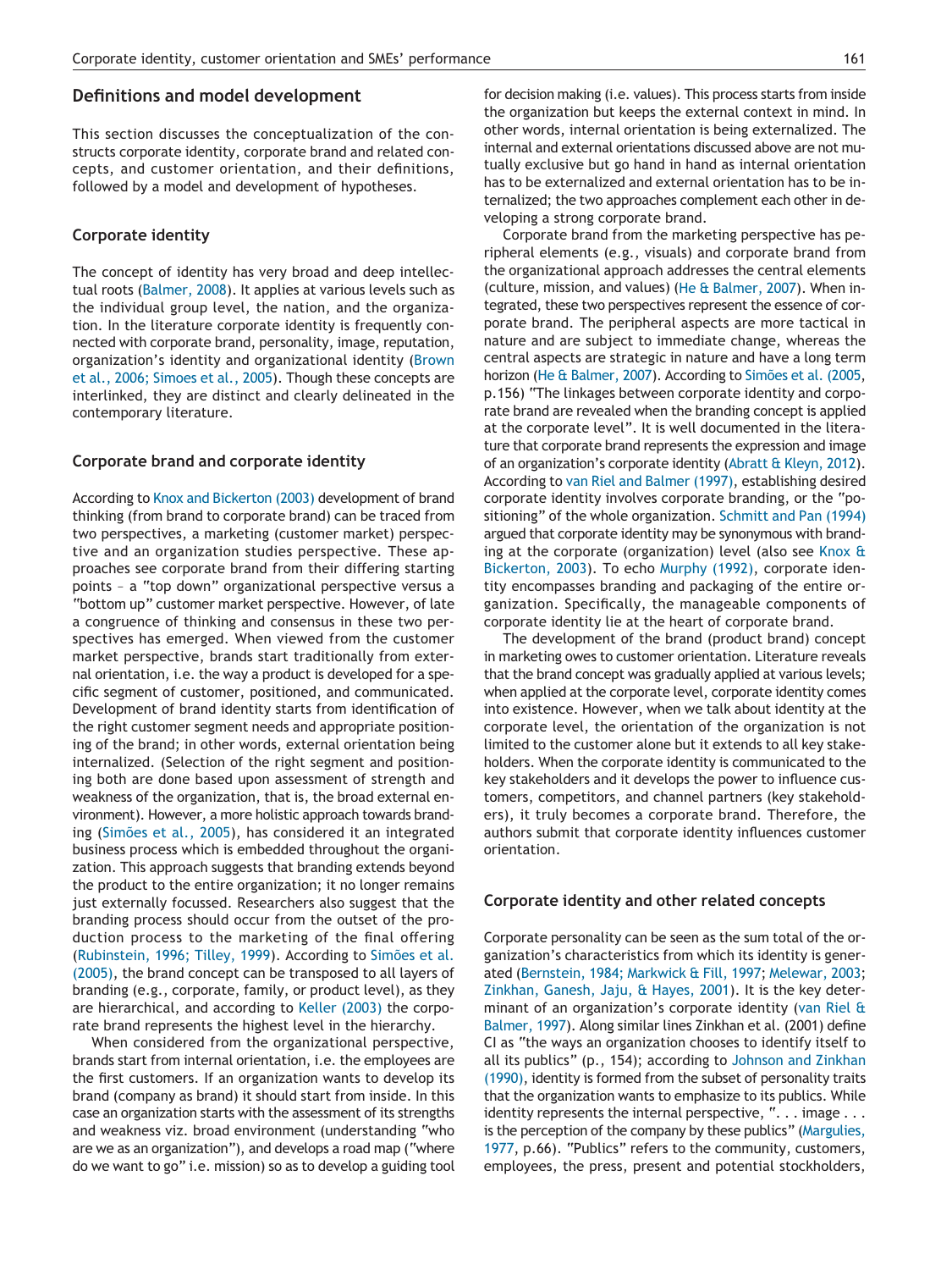security analysts, and investment bankers. Corporate identity reflects the ideal self-image that an organization projects to its stakeholders; it represents the aspired image (Zinkhan et al., 2001). Corporate image refers to the overall impression that an audience has of an organization (Johnson & Zinkhan, 1990; Keller, 2002). According to Hawn (1998), identity is the expression of what the firm is; image is how the firm is perceived. Essentially, corporate identity is the way an organization perceives itself and wants to be seen by its stakeholders, while corporate image deals with the actual evaluation of the aspired and communicated identity by external stakeholders. The ideal situation is when the gap between the two is at a minimum, i.e. when corporate image is identical to corporate identity.

Numerous studies deal with approaches to bridging the identity-image gap (Alessandri, 1999; Christensen & Askegaard, 2001; Hatch & Schultz, 1997; Stuart, 1999). According to Allesandri (2001) theoretical model on the way corporate identity works, corporate identity has the organization's mission at the core which affects identity; identity affects image, and image builds the organization's reputation over time in a given context. The terms image and reputation are often used interchangeably, though researchers have attempted to differentiate them recently. However, the majority of researchers agree that corporate reputation and corporate image are interrelated. Reputation is defined as the overall image developed as the stakeholders receive additional information over time about the organization (Ind, 1997). Reputation has greater stability than image (Fombrun, 1996). The steady accumulation of overall image contributes to the development of corporate reputation (Gioia, Schultz, & Corley, 2000). According to Weiss, Anderson and MacInnis (1999) "an image reflects a set of associations linked to a brand or company name that summarizes a brand or an organization's identity" and that "reputation. . . reflects an overall judgement regarding the extent to which an organization is held in highe steem or regard, not the specific identity it has" (p.75). The organization's identity refers to the defining characteristics of an organization as perceived by the beholders, i.e. it refers to the collectively perceived organizational characteristics. On the other hand organizational identity refers to salient social identity, i.e. how the individual employee within an organization associates himself/herself.

In the foregoing account an attempt has been made to differentiate the concept of corporate identity from other related concepts. It is also observed that the majority of contemporary contributions on identity in the organizational setting address two forms of identity, specifically corporate identity and organizational identity (van Tonder, 2006). The concept of corporate identity has been studied from different perspectives resulting in a variety of interpretations and definitions. Literature suggests that it has been studied from (1) the graphic design paradigm, which equates CI with graphic design (symbolic representation); (2) the marketing perspective, which equates CI with corporate brand and has a predominantly external focus; (3) the organizational studies perspective, which equates CI with an organization's identity (collective identity of the organization's employees) and organizational identity (how individuals associate themselves with the organization) and has a predominantly internal focus; and (4) the multidisciplinary perspective. The

diversity of perspectives on CI has led to a variety of definitions.<sup>1</sup> However, consensus is now emerging among researchers and scholars that CI should be approached from a multidisciplinary perspective (Balmer, 2001; Balmer & Wilson, 1998; Bick, Jacobson, & Abratt, 2003; van Riel and Balmer, 1997). The multidisciplinary perspective represents the rightful balance of graphic design, marketing perspective (which has predominantly external orientation) and organizational study perspective [which has pre-dominantly internal orientation (He & Balmer, 2007)]. These perspectives are predicated on the implicit assumptions of the nature of identity. The theoretical notion of CI is distinctly deterministic, as identity (of an organization) is considered to be most central, enduring, and distinctive (Albert & Whetten, 1985; Gray & Balmer, 1998; Simões. et al., 2005). Though this perspective can be questioned, for a crosssectional study, assumption of organization's identity to be central, enduring, and distinctive may hold true (Ravasi & Schultz, 2006) as there is little evidence of radical change of identity.

The literature reveals that while there have been many attempts to conceptualize the concept of corporate identity there have been very few attempts to operationalize them, apart from Witt and Rode (2005), Simões et al. (2005) and Maurya et al. (2013). Witt and Rode's (2005) work is focussed on designing the corporate identity of a new venture. They consider four dimensions of corporate identity, namely corporate culture, corporate behaviour, corporate communication, and corporate design. Witt and Rode (2005) focus on SMEs at the start-up stage in a developed country; their attempt is thus to assess the intended corporate identity rather than the actual corporate identity. Since the sample SMEs (B2C food processing sector) of the present study were at different stages of the life-cycle (early, growth, maturity, and decline) in a developing country, we deemed it necessary to look for a more suitable operationalization.

Simões et al. (2005) also operationalized the concept of corporate identity but their focus on large organizations from the service sector in a developed country did not match the context of our study. Moreover, we perceived a mismatch of scale as large organizations vary when compared to SMEs in terms of resource base, adaptability, decision making, planning and implementation. Maurya, Mishra, Anand, and Kumar (2013) operationalized CI in the context of SMEs in India. Their scale incorporated the salient features of SMEs (for example, decision making by the owner or small team of owners, less complex communication structure, etc) in its items and exhibited adequate psychometric properties. Therefore it was decided to use Maurya et al. (2013)'s conceptualization of CI and scale in this study. Maurya et al. (2013) conceptualize CI "as the symbolic or visual (V), communication (C) and behavioural self expression (B) of the organization's notion of self". "Notion of self" refers to the distinct characteristics of the organization, which are supposed to be central and enduring. Their conceptualization adapts the central and enduring traits of CI. They have emphasized the underlying

 $1$  A tabulation of the various perspectives on and definitions of CI including a chronological representation of the research studies is available on request.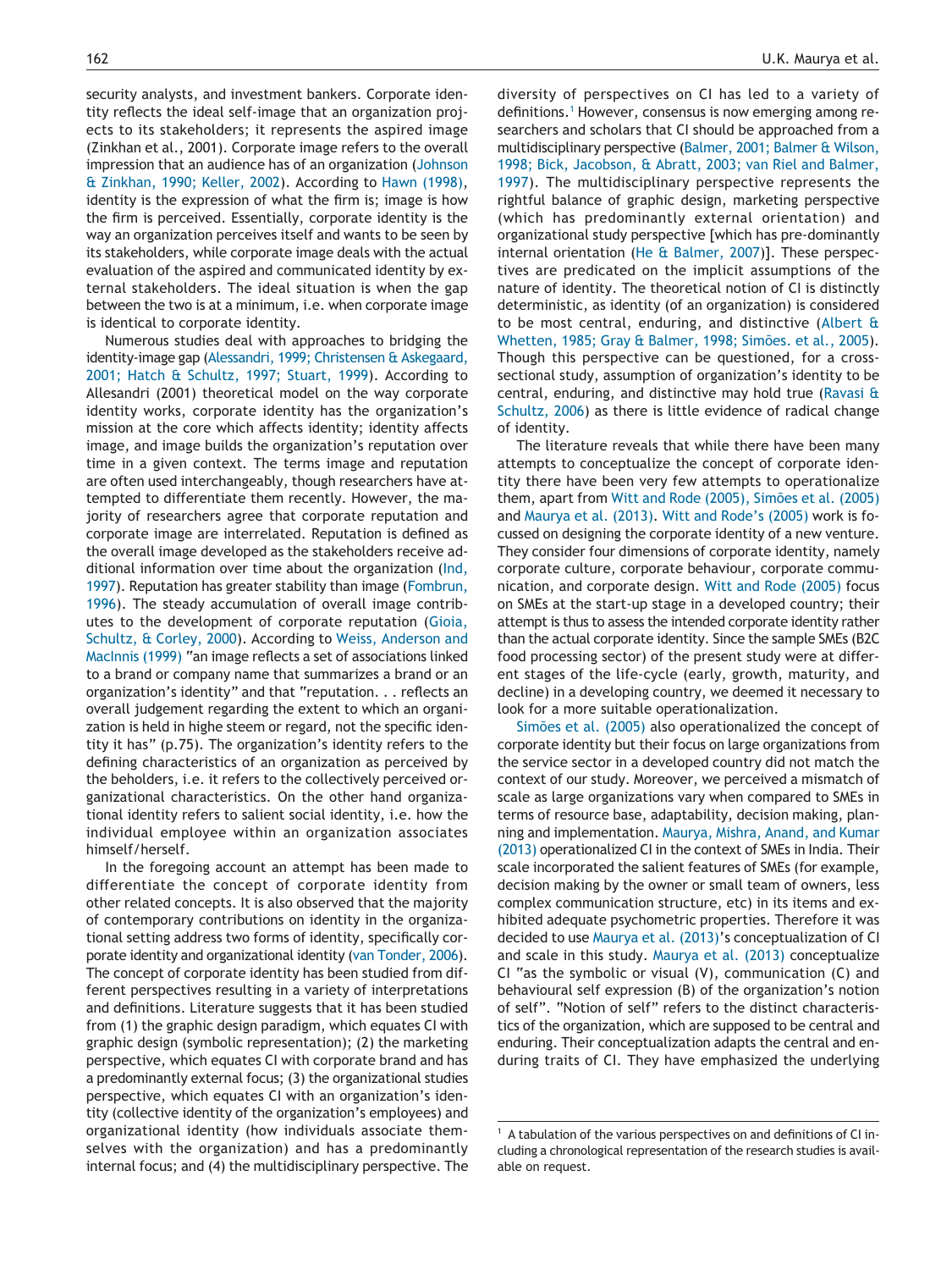controllable triggers with reference to symbolism, behaviour, and communication viewed from the internal perspective.

Symbolism refers to the controllable visual mix embedded in the organization's philosophy, used by an organization to identify itself to the stakeholders. The behavioural expression revolves around issues pertaining to culture at espoused value level which governs the organization's activities, actions, and mannerisms reflected in either the formal or the spontaneous act or conduct (behaviour). The focus is on the controllable component of behaviour. Communication can be defined as "the aggregate of messages from both official and informal sources through a variety of media by which an organization conveys its identity to its multiple audiences or stakeholders" (Gray & Balmer, 1998, p.762). This study focusses on controllable components emanating from an organization, such as content of communication, medium of communication, and consistency of communication.

# **Customer orientation**

Research on customer orientation has been conducted at two levels of analysis— the individual level (e.g., Brown, Boya, Humphreys, & Widing, 1993; Hoffman & Ingram, 1991) and the organizational level (e.g., Homburg & Pflesser, 2000; Kennedy, Goolsby, & Arnould, 2003; Kohli & Jaworski, 1990; Rindfleisch & Moorman, 2003). Research at the individual level relates to the interpersonal contact between employees and customers. A key aspect of customer orientation at the individual level relates to the "ability of the sales people to help their customers and the quality of the customer– salesperson relationship" (Saxe & Weitz, 1982, p.343). In contrast, research at the organizational level has focussed on the concept of "customer orientation" which is also contrasted with market orientation, and the market-driven company (Day, 1994; Felton, 1959; Hunt & Morgan, 1996; Kotler, 1977; McKitterick, 1957; Webster, 1992), that fundamentally establishes the tenets of organizational behaviour with respect to a firm's customers and competitors. There are numerous definitions of customer orientation (see Table 1). Irrespective of the variations in the definitions they all revolve around the customer. The underlying assumption of the definitions in Table 1 (with the exception of Deshpande, Farley, & Webster, 1993; Narver & Slater, 1990) is that an organization has multiple departments, information gathering is formally organized, and information is disseminated across the departments; they are embedded in the information system approach. The definitions by Narver and Slater (1990) and Deshpande et al. (1993) are embedded in the cultural perspective and describe customer orientation as a belief. Deshpande et al. (1993) go further to include all the stakeholders, keeping in mind the long term profit of the enterprise.

The cultural perspective would appear to be more relevant to SMEs, which have a variety of ownership forms ranging over proprietorship, partnership, and the private limited form; they vary in terms of owner/manager involvement as well. Though not all SMEs have well established formal systems to gather and disseminate data, they are usually closer to their customers because of their spatial proximity and are able to fulfil the requirements of their customers quickly and more flexibly, transfer customer intelligence quickly and with less deterioration, and they can implement marketing plans speedily since they have fewer organizational and bureaucratic layers and are less formal in nature (Keskin, 2006). Therefore, in this study, the conceptualization of CO embedded in the culture perspective was adapted from Deshpande et al. (1993).

# **Performance**

Performance measurement has been defined as "the process of quantifying action, where measurement is the process of quantification and action leads to performance" (Neely, Gregory, & Platts, 1995). From the perspective of marketing, organizations achieve their goals, i.e. they perform, by satisfying their customers with greater efficiency and effectiveness than their competitors (Kotler, 1984). In the discipline of marketing, performance has been commonly explained by two dimensions (Ruekert, Walker & Roering, 1985), namely efficiency and effectiveness. These dimensions indicate that there can be internal and external reasons for pursuing specific courses of action (Neely et al., 1995). The internal reason could be linked to achieving efficiency, and the external with effectiveness. Here, effectiveness refers to the extent to which customer requirements are met, while efficiency is a measure of how economically the firm's resources are

| Table 1                   | Select definitions of customer orientation.                                                                                                                                                                                                                               |
|---------------------------|---------------------------------------------------------------------------------------------------------------------------------------------------------------------------------------------------------------------------------------------------------------------------|
| Shapiro (1988)            | Customer orientation represents the dissemination of information about customers throughout an<br>organization, formulation of strategies and tactics to satisfy market needs inter-functionally<br>and achievement of a sense of company-wide commitment to these plans. |
| Kohli and Jaworski (1990) | Suggest that customer orientation represents the degree to which customer information is both<br>collected and used by the business unit.                                                                                                                                 |
| Narver and Slater (1990)  | "The organizational culture that most effectively and efficiently creates the necessary behaviours<br>for the creation of superior value for buyers" (p.21)                                                                                                               |
| <b>Ruekert (1992)</b>     | The "degree to which the organization obtains and uses information from customers, develops a<br>strategy which will meet customer needs, and implements that strategy by being responsive to<br>customers' needs and wants" (p.228)                                      |
| Deshpande et al. (1993)   | "The set of beliefs that puts the customer's interest first, while not excluding those of all other<br>stakeholders such as owners, managers, employees, in order to develop a long-term profitable<br>enterprise" (p., 27)                                               |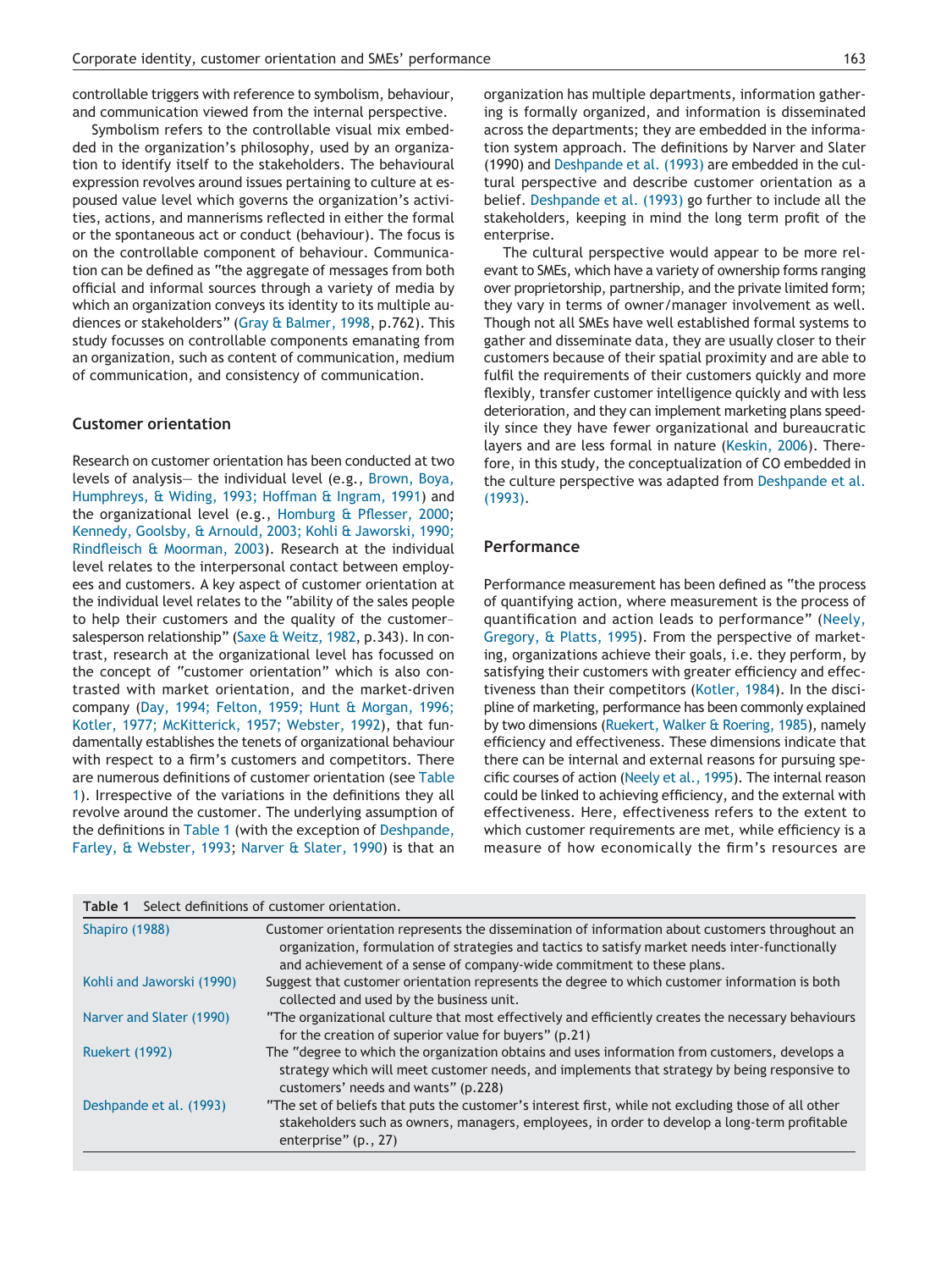utilized when providing a given level of customer satisfaction. Effectiveness refers to market performance (MP). Efficiency is the outcome of a business's programme in relation to the resources employed in their implementation. Efficiency considers the relationship between organizational outputs and the inputs required to reach the organizational outputs (Walker & Ruekert, 1987). Efficiency refers to the financial performance (FP) of the organization; here it has been defined in terms of profitability and operationalized as return on sales (ROS). In the subsequent sections performance is expressed along two dimensions i.e. market performance and financial performance.

## **Theoretical model and hypotheses**

Our model is based on the integration of two concepts namely corporate identity and customer orientation as enabler of performance. Both the concepts are applicable in the organizational setting. For example, as discussed earlier, CI refers to the marketing of the entire organization whereas CO refers to the marketing of organization's offering. The concepts are complementary as CI has an inside-out approach and CO has the outside-in approach. Such an integration is possible as top management is the driver in implementing both and the priority stakeholder groups in both cases remain the customer, though both of them go beyond the customer to all stakeholders. In the case of SMEs, the founders' values and beliefs and the perspectives of the owner/top management become critical owing to the nature of SMEs (Krake, 2005; Spence & Essoussi, 2010).

The conceptual model in Fig. 1 links CI, CO, and performance (market performance and financial performance). Each of the constructs of the conceptual model is analysed to de-

termine the strength of its relationships with the other constructs and the dependent variable, performance.

#### **Corporate identity dimensionality**

Corporate identity is considered to be a multidimensional construct. Several researchers have proposed numerous dimensions of CI. Melewar (2003) has identified seven dimensions viz; corporate design, communication, culture, behaviour, structure, industry identity, and strategy. According to Witt and Rode (2005), most of the studies have used four dimensions viz, corporate design, culture, behaviour, and communication. Another mix was proposed by Balmer and Soenen (1999) consisting of three elements viz, mind, soul, and voice. Melewar and Jenkins (2002) suggested a mix consisting of behaviour, corporate culture, and market conditions. However, the CI mix components (consisting of strategy, structure, communication, and culture) and CI management mix (the elements that need to be considered when managing an identity) were differentiated by Balmer (2001). He brought in three additional components, namely reputations, environment, and stakeholders into the existing CI mix. The CI mix proposed by Birkigt and Stadler (1986) consists of three elements, namely behaviour, communications, and symbolism, and has been the most influential and widely accepted model among researchers (Otubanjo & T.C. Melewar, 2007; van Riel & Balmer, 1997; Simões. et al., 2005). Based upon the adapted conceptualization of CI and the above discussion, it is hypothesized that CI is a second order construct with three distinct elements – behaviour, communication, and symbolism.

**H1: Corporate identity is a second order construct with three distinct dimensions.**



**Figure 1** Partial least square (PLS) – structural equation modelling (SEM) analysis results for proposed research model V – Visual or Symbolic self expression; C – Communication; B – Behavioural self expression; CI – Corporate identity; CO – Customer orientation; MP – Market performance; FP – Financial performance.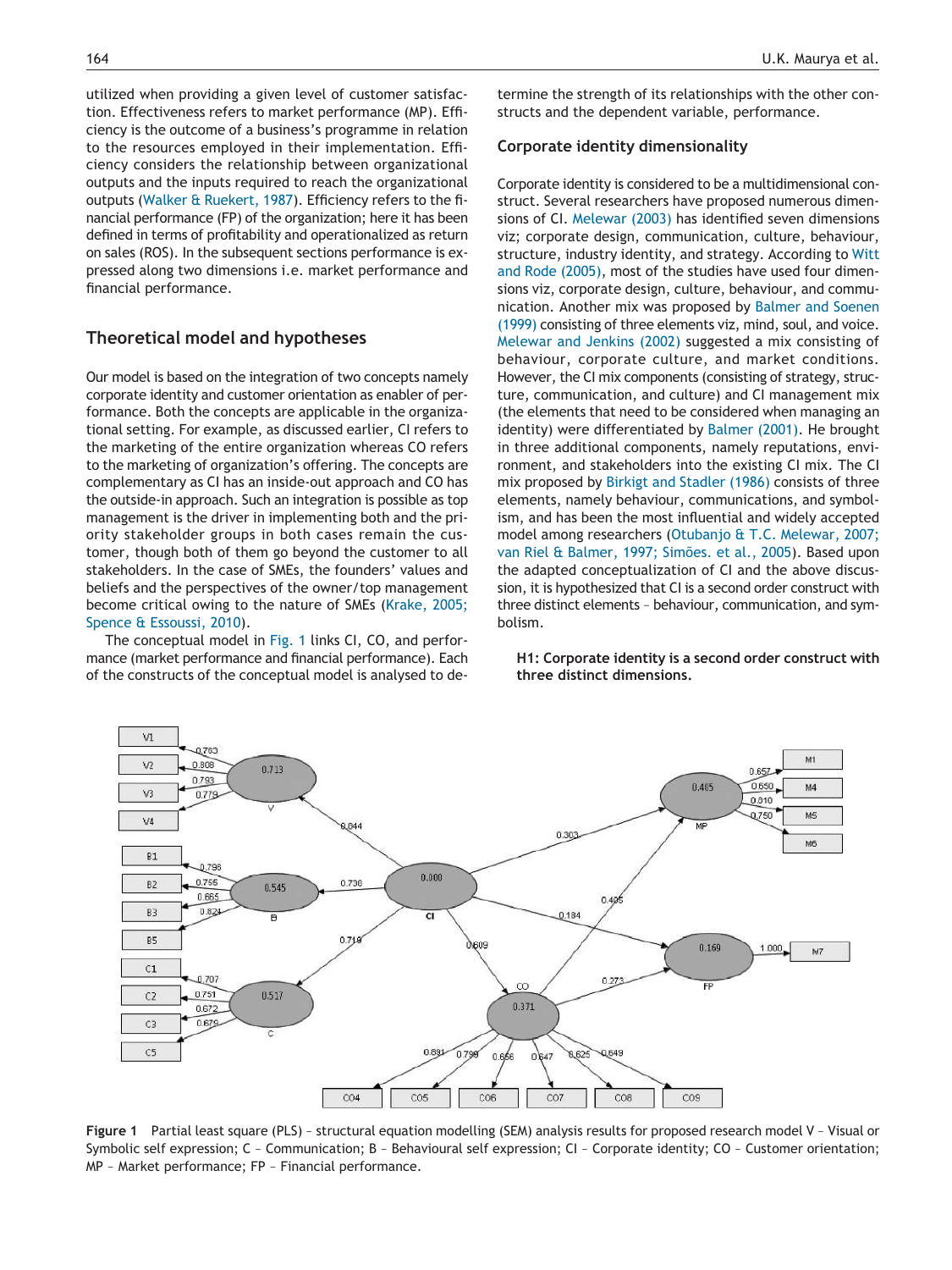#### **Corporate identity and performance link**

Corporate identity has the potential to enable organizations to secure numerous benefits in the market place (Ackerman, 1984; Balmer & Gray, 2000; Melewar & Navalekar, 2002; Simões et al., 2005) such as identification with the stakeholders, favourable image and reputation, improved sales, investment, and so on. Additionally, lack of appropriate corporate identity leads to many disadvantages (Ackerman, 1984). For example, it negatively influences the organization's sales and earnings, employee morale, ability to attract talented people, expansion capital and general performance on stock market (Chajet, 1989). In other words, corporate identity leads to competitive advantage. Competitive advantage is reflected in superior performance outcomes (Day & Wensley, 1988), and performance is expressed in terms of market performance and financial performance. Based on the above, we hypothesize that.

**H2a: Corporate identity relates positively to market performance.**

**H2b: Corporate identity relates positively to financial performance.**

### **Corporate identity and customer orientation link**

There have been few studies examining the influence of corporate identity on customer orientation. To the best of the authors' knowledge only the study by Beckman and Harris (2007) has attempted to assess this relationship through a qualitative research. There is a call for further research to investigate the influence of CI on CO by He and Mukherjee (2009).

Beckman and Harris (2007) argue that strong CO essentially works at developing strong relationships with customers. While this is a means to achieving success and profits (Reinartz & Kumar, 2000), it is successful only if customer(s) perceive value in the relationship. Research has indicated that customers reciprocate, and build relationships with organizations and brands (Fournier, 1998). However, in the process of forming a relationship with an organization, customers go through an identification process, i.e. they identify with the organization or brand (e.g., Algesheimer, Dholakia, & Herrmann, 2005; Bhattacharya & Sen, 2003). Though CO establishes a focus on customers, there are different paths and directions that customer focus can take. The identity of a firm gives it a long-term focus and direction (Melewar, 2003) that contributes to its success; that focus and direction could guide and influence the CO of the firm. Therefore, we hypothesize.

#### **H3: Corporate identity has a positive relationship with customer orientation.**

It can be argued that customer orientation may also influence corporate identity. However, to the best of the authors' knowledge, there are no studies examining the relationship or calling for such examination.

As evident from the literature, and as discussed earlier, all organizations, irrespective of their size, have a CI. The CI of SMEs is formed irrespective of whether they manage it or not, and it involves the notion of self expression at every touch point with the stakeholders, predominantly in the form of visual self expression, behavioural self expression and communication. The compulsions of globalization and increased competition have led organizations to focus more on the externalities, adapt their offerings according to the needs of customers and become more customer oriented. However, in the attempt to become more customer oriented, organizations may overlook their corporate identity i.e. go beyond their "true notion of self" inherent in their capabilities and traditions, and the two concepts can come into conflict with each other. Going beyond "true notion of self" may be helpful if the organization has really gained the capabilities to manage the place it holds in the minds and hearts of the customers. In such cases the organization is actually shifting the boundaries of "notion of self" i.e. corporate identity. However, in practice, this change in notion is very gradual unless pursued actively and deliberately with lot of investment, which is rare in SMEs. Therefore, this study has restricted itself to the influence of corporate identity on customer orientation.

#### **Customer orientation and performance link**

The impact of CO on firm performance has been investigated for over two decades (Deshpande et al., 1993) and for over a decade in SME literature (for example, Appiah-Adu & Singh, 1998). However, in the context of developing countries there have been a smaller number of studies and very few of them are SME specific. The authors argue that in order to generalize the findings of the studies on the impact of CO on firm performance across all SMEs, further empirical investigation is needed in country specific settings as well as sector specific settings (Appaih-Adu & Singh, 1998; Piercy et al., 2002) (Sector specific studies help in overcoming the problem of compounding effects.) Customer orientation has been considered synonymous with market orientation by Deshpande et al. (1993). Keskin (2006) cited various studies (e.g., Horng & Chen, 1998; Meziou, 1991; Pelham & Wilson, 1996; Peterson, 1989)which especially addressed the direct influence of market orientation on an organization's performance and competitive advantage in the context of SMEs (The performance result of market orientation (also referred to as customer orientation) in SMEs has been mixed (Raju, Lonial, & Crum, 2011); therefore more study is needed in this area. As SMEs remain in close proximity to their customers (Salavou, Baltas, & Lioukas, 2004), the interaction between them is also more, which would mean better understanding of the customer needs and SMEs would respond accordingly. Better sensing of needs and responding would lead to superior performance. Therefore, it can be argued that:

#### **H4a: Customer orientation relates positively to market performance.**

**H4b: Customer orientation relates positively to financial performance.**

# **Corporate identity, customer orientation, and performance linkage**

The key idea in customer orientation is to make the customer the focus of the entire organization and to satisfy the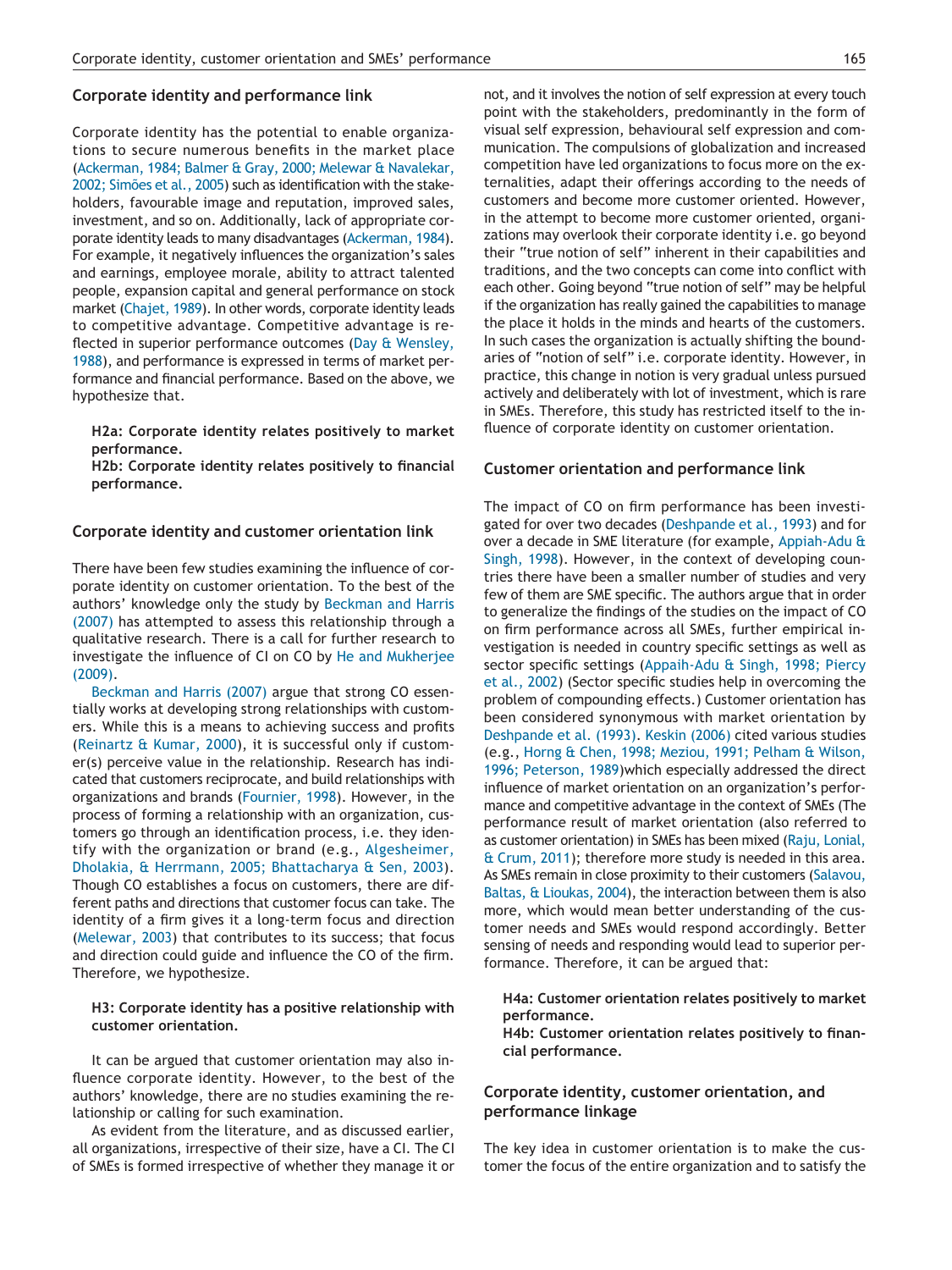wants and needs of the target market. However, what is demanded by customers at any given moment may not always be feasible and viable for an organization, especially in the present changing scenario. An organization which constantly shifts its position or adopts the most popular position may not hold credibility for long and this could reflect a lack of integrity. Therefore, organizations may have to draw upon their identity domain [the cognitively privileged competitive arena that holds highest value for a focal organization's top management (Livengood & Reger, 2010)] and align their CO accordingly. According to Beckham and Harris (2007, p.1), "Customer orientation is directly influenced by corporate identity and when an organization's identity influences its customer orientation, organization performance will be positively impacted". The organization's identity, as seen by the customer, is a key consideration as the customer's identity and experience are played out through the identification with the organization as discussed in the section on CI and CO. This suggests that while CO is important, it will be most effective if it works through an identification process. Therefore, we hypothesise as.

**H5a: Customer orientation mediates the relationship between corporate identity and market performance. H5b: Customer orientation mediates the relationship between corporate identity and financial performance.**

# **Control variables**

We intend to control extraneous influences that could independently affect results. The control variables used are age of the firm, size of the firm, type of ownership, and environmental factors.

# **Method and analysis**

The initial exploratory phase of research comprised freeflowing in-depth discussion with five CEOs of small and medium businesses in food processing. The focus of this discussion was the relevance and applicability of the theory of CI and CO. The discussion refined our understanding of the issue and validated or caused us to reject some previous notions.

A questionnaire was prepared and a pilot study was conducted with 20 SMEs after which the questionnaire was refined. (See Appendix I).

# **Sample and data collection process**

There are approximately 30 million micro, small, and medium enterprises (MSME) units in India (Kiran, Majumdar, & Kishore, 2012); however the population for this study consisted only of SMEs which met the following selection criteria: (1) The unit has an investment of not less than Rs 1 million and not more than Rs 100 million in plant and machinery (MSMED Act, 2006) or an upper cut-off of Rs 1000 million turnover (D&B India, 2006). (2) The organization is engaged in manufacturing and marketing of some kind of branded products. (3)The unit has legal existence either as proprietary, partnership, private limited or limited organization. The sample frame for our study has been obtained from the directory of the National Agriculture and Food Analysis and Research Institute (NAFARI) (2011) and Dun & Bradstreet's published database of emerging SMEs from the food processing sector in the Pune region. The data was collected by personal visits to the sample respondents. Pune was chosen for the study as it is one of the most promising regions in the food processing sector. One hundred and fifty organizations out of 462, meeting the above mentioned criteria, were identified.

Cochran's (1977) correction formula was used to calculate the final sample size. (Using Cochran's (1977) sample size formula for continuous data at alpha level of 0.05, and acceptable error at 3%, the minimum sample size requirement is 94 for an estimated population of 462 SMEs.)

Data were collected using a questionnaire administered to senior executives or CEOs during personal visits to the sample organizations. They were chosen as respondents since CI and CO are organization level constructs and top management functionaries are likely to have rich and accurate information due to their central control function within the organization. Corporate identity as defined for this study represents expression of an organization's notion of self by means of symbolism, behaviour, and communication. This notion of self of an organization refers to the characteristics of the organization which are central, enduring, and distinctive. These characteristics emanate from the mission, vision, and values of the organization. They represent the communicated essence of the organization's self. There is a wide consensus in the literature that the support and participation of owners/ CEOs are vital to the success of SMEs since the organizations are smaller in size and owners/CEOs have an overarching role in every aspect of the business including corporate identity management (Krake, 2005; Spence & Essoussi, 2010) and customer orientation. Moreover, it is indicated in the literature that SMEs are generally closer to their customers (Salavou et al., 2004); their interaction with customers is quite frequent as compared to their large counterparts. Therefore there is little reason to believe that there is a gap between the actual customer orientation and perceived customer orientation of SMEs. Previous studies (e.g., Appaih-Adu & Singh, 1998) have also used the single respondent response. However, this may be a limitation of the present study, and it is suggested that future studies involve multiple respondents in individual firms.

Out of 150 targetted organizations 114 heads responded; 12 responses were dropped due to incomplete information and thus information on 102 SMEs was available for analysis. The average age of participating organizations was 20.8 years; 19.6% of the organizations had investment in the range of Rs 1 million–2.5 million, 52.9% in the range of Rs 2.5 million to 50 million while the rest of the 27.5% had investment in the range of Rs 50 million–100 million. The average experience of the participants was 11.3 years, which provided the additional evidence of the appropriateness of using the CEOs/ top management personnel as key respondents. Thus a high response rate of 76% was achieved.

A single respondent from each organization provided the data, raising concerns about the common method bias. Harman's single factor test (in addition to several preventive steps) was utilized to test for the presence of common method bias (Podsakoff & Organ, 1986). The principal component analysis yielded eight factors with Eigen values greater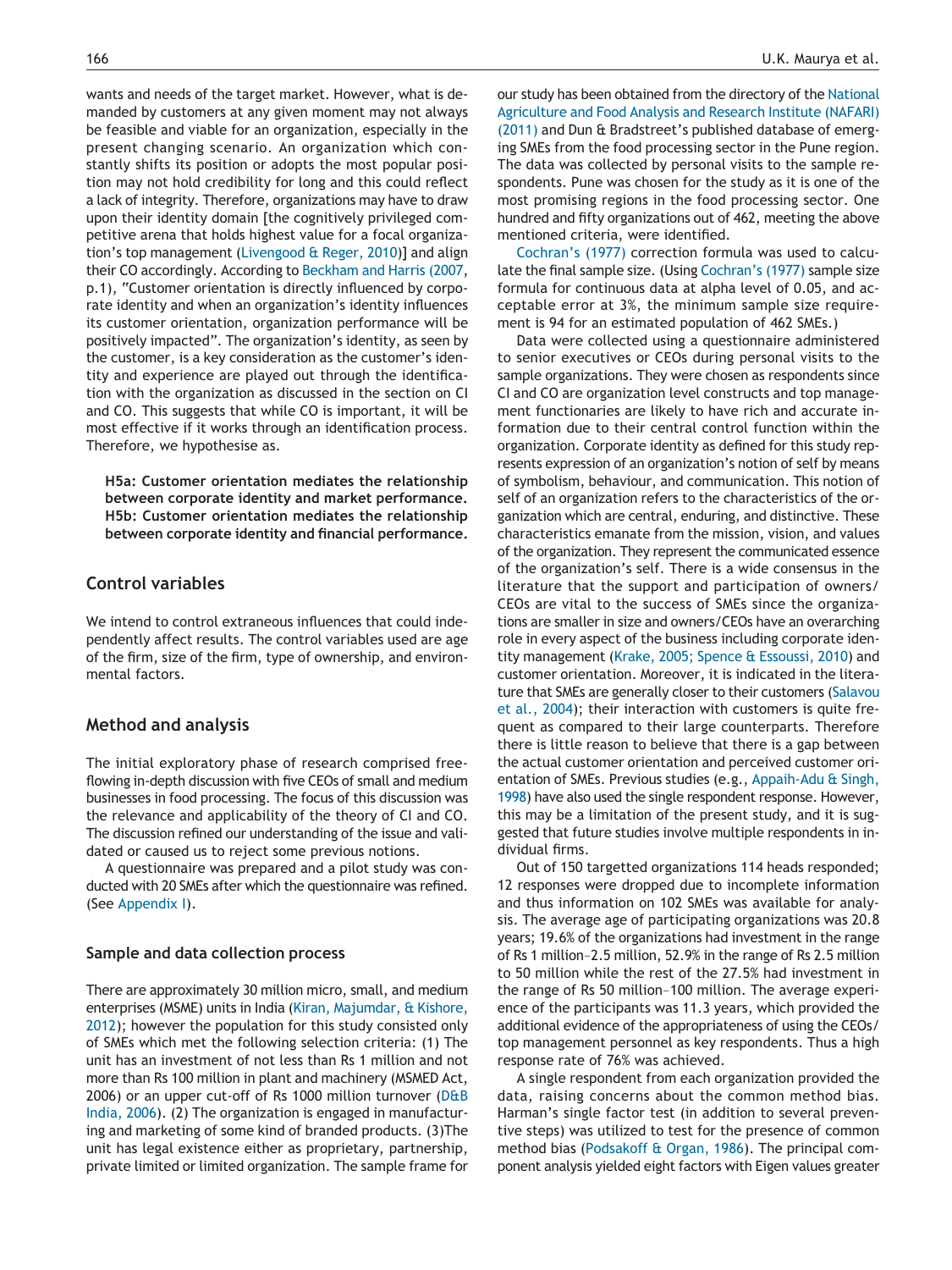than 1.0, and showed that none of the factors accounted for a majority of the variance. Based on this, it was concluded that common method variance was not a problem in this study. Thus, the data analysis proceeded with scale purification and model testing as described in subsequent sections.

#### **Measures**

In order to test the hypothesized relationships among the variables CI, performance, and CO in the proposed model, a satisfactory measuring instrument was required to assess unidimensionality, reliability, and validity. All scales were subjected to uni-dimensionality check followed by reliability (at item and construct level) and validity assessment. An anchored 5- point scale was used in the study for all constructs.

The construct CI was measured by the 12-item scale developed by Maurya et al. (2013). All 12 items had loadings greater than minimum cutoff of 0.4, and variance extracted (>50%) and KMO Bartlett's outputs were adequate to infer the sample adequacy and uni-dimensionality. Therefore, all the items were retained.

The construct CO was measured by the 10-item synthesized scale (see Appendix I) developed by Deshpande and Farley (1998). All items had loadings more than 0.5; however, two items, CO3 and CO10, had cross loading. With the removal of these items, the cross loading was removed but the variance extracted was lower than 50% (43.796%). The next two items with factor loading of less than 0.6 were deleted to increase the average variance extracted to the minimum cutoff of 50%. Remaining items with their respective loadings and corresponding value of variance extracted and KMO Bartlett's outputs were adequate to infer the sample adequacy, adequate variance extraction, and uni-dimensionality.

Performance (MP & FP) was measured by adapting the scale by Irving (1995) [as cited in Homburg and Pflesser (2000), see Appendix I]. Market performance was measured by using six indicators (M1 to M6). Financial performance attempts to measure profitability and is defined as return on sales as compared to competitors (the measurement of a construct is dependent upon the way it is being operationalized), therefore best measured as single indicator. Single indicator item (M7) has been used to measure FP in line with previous studies by Irving (1995) and Homburg and Pflesser (2000). Two items (M3 & M4) had a loading less than the desirable cut-off of 0.6 and the average variance extracted was below 50% (41%). The removal of these two items improved the variance extracted to above 50% (52.33%). Remaining items with their respective loadings and corresponding value of variance extracted and KMO Bartlett's tests were adequate to infer the sample adequacy, adequate variance extraction, and uni-dimensionality.

# **Results**

Data was analysed by using the partial least square (PLS), a variance based structural equation modelling (SEM) technique, which allows simultaneous examination of theory and measures.

Selection of approach is dependent upon the objective of research. The PLS-SEM has been used in this study according to criteria suggested by Falk and Miller (1992) (as cited in Durate and Raposo, 2010, p.461) To clarify, first, the hypotheses are conjectural in nature; in this study the relationships between CI and CO, and the mediating role of CO on CI-performance link are conjectural in nature based upon previous theoretical literature as no substantive theory exists. Second, two of the hypotheses relating CI-performance and CO-performance are based upon macro-theory. Third, the sample size is 102, which is less than 200, therefore small for covariance based–structural equation modelling (CB-SEM) (Hoelter, 1983).

The PLS-SEM is a two step approach for model validation. The first step in PLS-SEM involves assessment of the outer model (measurement model) followed by evaluation of the inner model (structural model). In the measurement model an assessment of reliability and validity of the constructs is carried out. Inner model validation assesses the relationships between the latent variables.

#### **Outer model evaluation**

Table 2 shows that all the indicators for first order construct CO and MP have adequate [above minimum value of 0.5 as suggested by Chin (1998), Barclay, Thompson, and Higgins (1995)] and significant loadings. Therefore, indicator reliability is established.

The composite reliabilities and average variance extracted (AVE) of all the latent constructs are above the threshold of 0.6 and 0.5 respectively except the AVE of C which is 0.4941 (very close to 0.5). Therefore, it is inferred that the constructs are reliable and show adequate convergent validity.

As indicated in Table 3, the square root of AVE (indicated in the diagonal) of each construct is greater than the highest correlation it shares with any other latent construct. Discriminant validity is established (Barclay et al., 1995; Chin, 1998; Hulland, 1999). The second order construct, CI, has been modelled using repeated indicator approach and path coefficient between second order and first order construct has been used as loadings for calculating composite reliability (CR) and AVE for second order construct. The value of CR and AVE for CI has been given in Table 4. It can be seen that the value of CR is greater than 0.7 and AVE greater than 0.5, providing the evidence of valid and reliable measures for second order construct (as the loadings of first order latent variables on the second order factor exceeds 0.7). The results indicate that the loadings are significant at  $p = 0.001$ .

Therefore hypothesis H1, Corporate identity is a second order construct with three distinct dimensions, is supported.

# **Inner model evaluation**

The starting point for evaluating inner model is the determination of strength of each structural path and the combined predictiveness  $(R^2)$  of its exogenous construct(s) (Chin, 1998). Falk and Miller (1992) suggest that  $R^2$  for endogenous variables should be greater than 0.1. As indicated in Fig. 1 R 2 for model CI-CO-MP and CI-CO-FP are 0.405 and 0.169 respectively. Therefore, the estimated model fits the survey data. After computation of path estimates, a bootstrap analysis was performed to find out the statistical significance of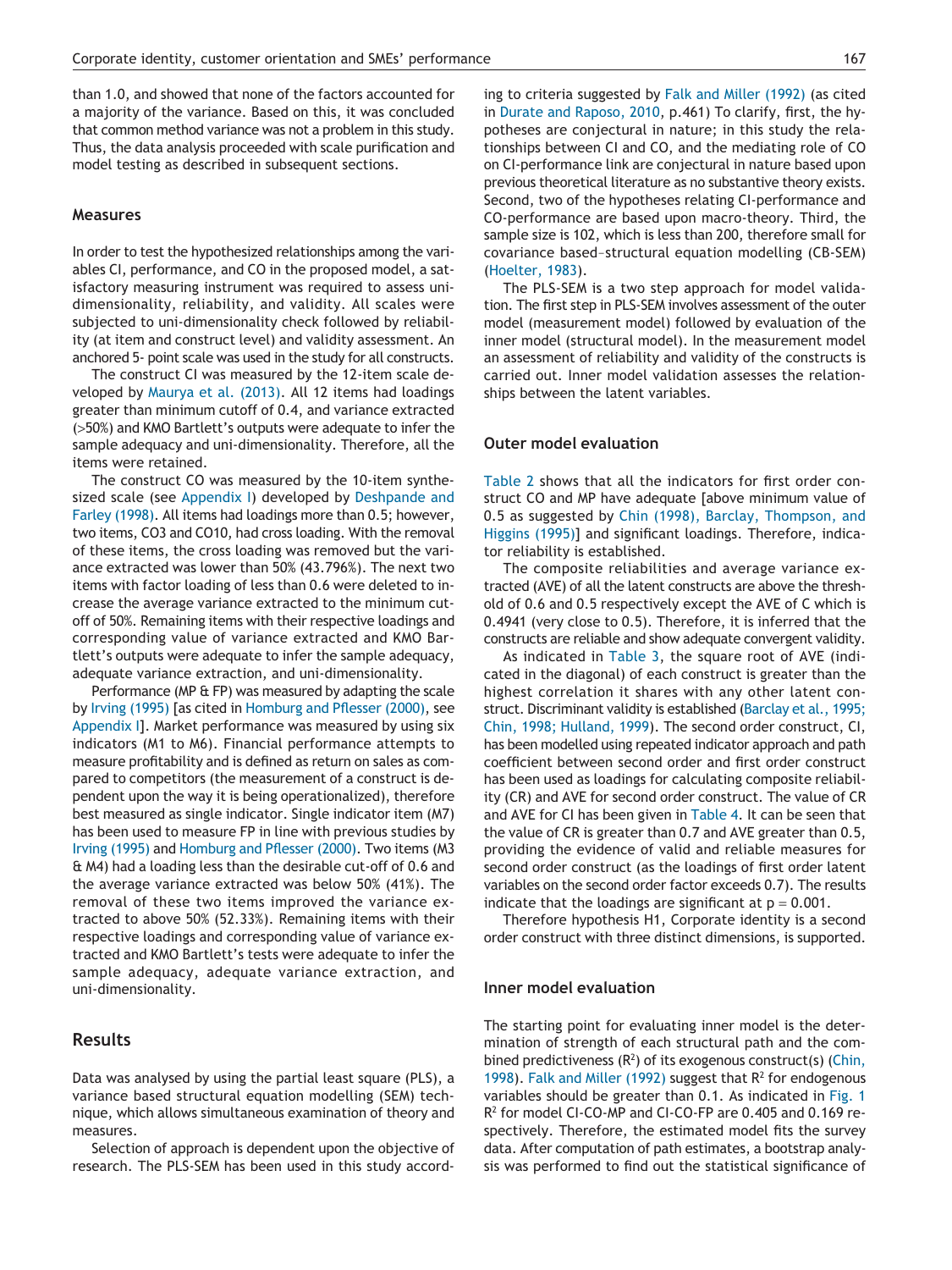|                 |                       | Table 2 Indicators loadings on the latent constructs. |                        |                     |           |                     |
|-----------------|-----------------------|-------------------------------------------------------|------------------------|---------------------|-----------|---------------------|
|                 | V                     | C                                                     | В                      | CO                  | <b>MP</b> | <b>FP</b>           |
| V <sub>1</sub>  | $0.7631 (16.28)***$   |                                                       |                        |                     |           |                     |
| V <sub>2</sub>  | $0.8075(21.54)***$    |                                                       |                        |                     |           |                     |
| V3              | $0.793$ $(13.59)$ *** |                                                       |                        |                     |           |                     |
| V <sub>4</sub>  | $0.7790(12.40)$ ***   |                                                       |                        |                     |           |                     |
| C <sub>1</sub>  |                       | $0.7067 (7.05)$ ***                                   |                        |                     |           |                     |
| C <sub>2</sub>  |                       | $0.7515(12.27)***$                                    |                        |                     |           |                     |
| C <sub>3</sub>  |                       | $0.6721 (8.07)$ ***                                   |                        |                     |           |                     |
| C <sub>5</sub>  |                       | $0.6792 (8.35)$ ***                                   |                        |                     |           |                     |
| <b>B1</b>       |                       |                                                       | $0.7960(20.18)***$     |                     |           |                     |
| B <sub>2</sub>  |                       |                                                       | $0.7575$ $(13.17)$ *** |                     |           |                     |
| B <sub>3</sub>  |                       |                                                       | $0.6653(8.38)$ ***     |                     |           |                     |
| B <sub>5</sub>  |                       |                                                       | $0.8238(24.73)$ ***    |                     |           |                     |
| CO <sub>4</sub> |                       |                                                       |                        | $0.8906$ (40.24)*** |           |                     |
| CO <sub>5</sub> |                       |                                                       |                        | $0.7986$ (15.15)*** |           |                     |
| CO6             |                       |                                                       |                        | $0.6558(8.48)$ ***  |           |                     |
| CO <sub>7</sub> |                       |                                                       |                        | $0.6558(9.096)$ *** |           |                     |
| CO <sub>8</sub> |                       |                                                       |                        | $0.6248 (6.55)$ *** |           |                     |
| CO <sub>9</sub> |                       |                                                       |                        | $0.6494 (8.77)$ *** |           |                     |
| M1              |                       |                                                       |                        |                     |           | $0.6570(5.74)$ ***  |
| M4              |                       |                                                       |                        |                     |           | $0.6495 (6.30)$ *** |
| M <sub>5</sub>  |                       |                                                       |                        |                     |           | $0.8098(16.23)***$  |
| M <sub>6</sub>  |                       |                                                       |                        |                     |           | $0.7497$ (10.46)*** |
| $M7+$           |                       |                                                       |                        |                     |           | 1                   |

\*\*\*Significant at  $p = 0.001$ , Bootstrapping  $n = 1000$ .

+Single indicator item.

V – Visual or Symbolic self expression; C – Communication; B – Behavioural self expression; CO – Customer orientation; MP – Market performance; FP – Financial performance.

| Table 3        |          | Correlations of the first order latent constructs. |        |          |           |       |
|----------------|----------|----------------------------------------------------|--------|----------|-----------|-------|
|                | B        |                                                    | CO     | FP       | <b>MP</b> |       |
| B              | $0.762+$ | $\Omega$                                           | 0      |          |           |       |
| C.             | 0.3121   | 0.703                                              | 0      | $\Omega$ | n         |       |
| C <sub>O</sub> | 0.3666   | 0.4352                                             | 0.718  | $\Omega$ |           |       |
| $FP*$          | 0.2482   | 0.3038                                             | 0.3845 |          | 0         |       |
| <b>MP</b>      | 0.4487   | 0.3628                                             | 0.5897 | 0.589    | 0.72      |       |
| ۷              | 0.4092   | 0.4445                                             | 0.5803 | 0.261    | 0.4483    | 0.786 |

+Square root of AVE on diagonals.

\*Single item indicator.

V – Visual or Symbolic self expression; C – Communication; B – Behavioural self expression CO – Customer orientation; MP – Market performance; FP – Financial performance.

the structural paths. From Table 5, it becomes clear that the direct effect path coefficients for CI-MP and CI-FP are positive (0.5496 and 0.3498) and highly significant ( $p < 0.005$ ). Therefore, it can be inferred that CI significantly and positively predicts both MP and FP. The path coefficients from CI (independent variable) to CO (mediator) {a} is 0.6093 and highly significant ( $p < 0.0001$ ). The path coefficient from CO (mediator) to MP (DV1) and FP (DV2) are  $0.4053$  (p  $< 0.0001$ ) and 0.2725 (<0.088) respectively and are significant. The path coefficients for indirect effect path CI (IV) to MP (DV) and FP (DV) in the presence of mediator CO are 0.3027 (significant at  $p < 0.0013$ ) and 0.1838 (insignificant at  $p < 0.3$ ) respec-

| <b>Table 4</b> Assessing hierarchical model of corporate identity. |
|--------------------------------------------------------------------|
| Corporate identity                                                 |

| CR.        | 0.591             |
|------------|-------------------|
| <b>AVE</b> | 0.586             |
| B          | $0.738(10.05)***$ |
|            | $0.719(9.33)***$  |
|            | $0.844(19.38)***$ |

\*\*\*Significant at  $p = 0.0001$ .

Bootstrapping  $n = 1000$ .

CR – composite reliability; AVE – average variance extracted; V – Visual or Symbolic self expression; C – Communication; B – Behavioural self expression.

tively. Therefore, the model involving path CI-CO-MP meets the criteria of Baron and Kenny's (1986) partial mediation and CI-CO-FP indicates the case of full mediation (Baron and Kenny, 1986). Table 6 reveals that the  $Q<sup>2</sup>$  values are greater than 0, therefore the model has predictive relevance (Geisser, 1975; Stone, 1974). From the above discussion the criteria for mediation have been established.

# **Discussion**

### **Theoretical implication**

With reference to the propositions made at the beginning, the findings based upon the data supported all hypotheses 1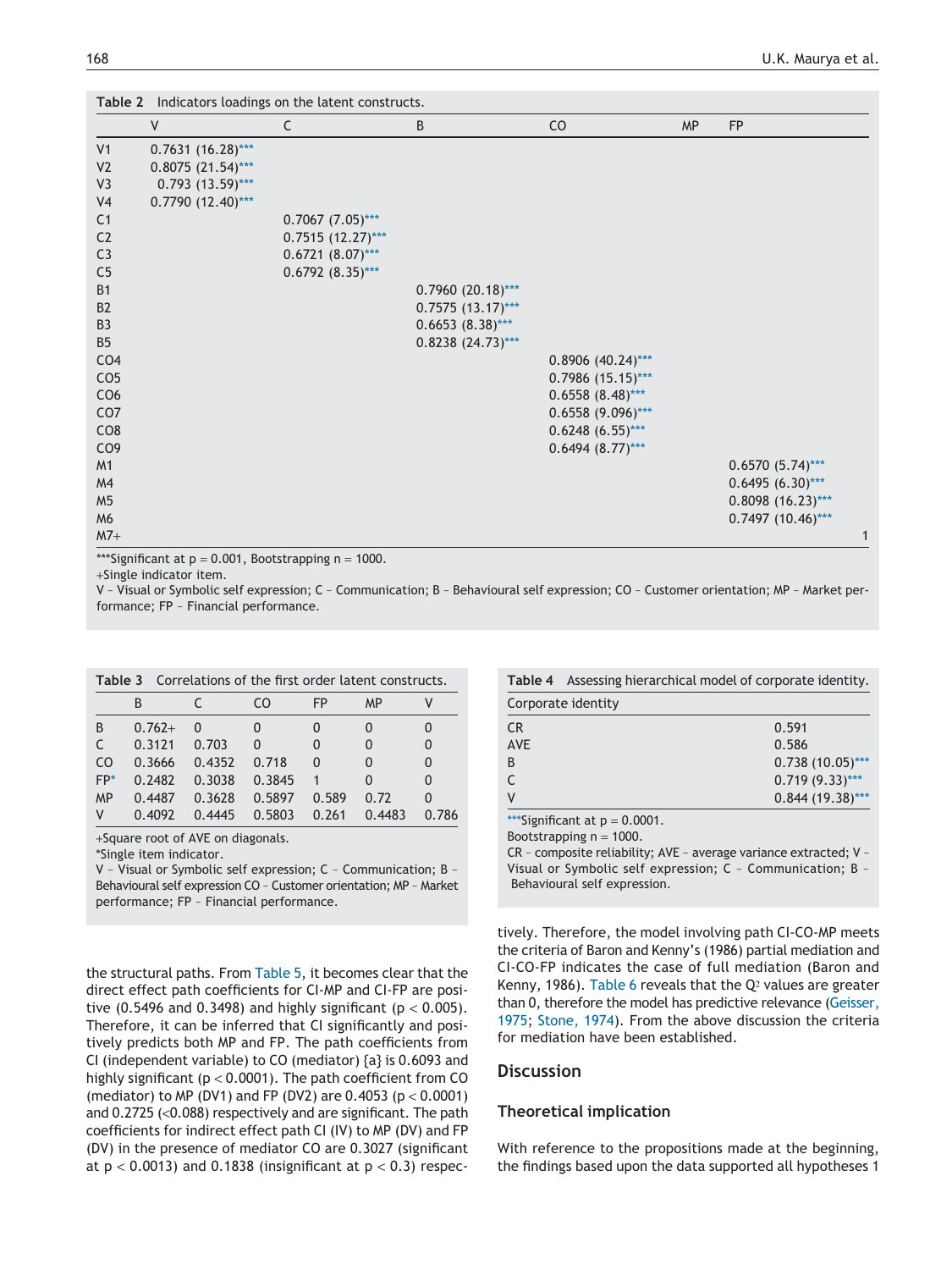**Table 5** Evaluating structural model: path coefficients and T-statistics for the paths between the latent constructs and path coefficients in the proposed model.

| Path                                                                                                                                                                                      | Path<br>coefficient | <b>T</b> Statistics |
|-------------------------------------------------------------------------------------------------------------------------------------------------------------------------------------------|---------------------|---------------------|
| Cl <sub>&gt;</sub> CO (a)                                                                                                                                                                 | 0.6093              | $8.607***$ (H3)     |
| CO <sub>&gt;</sub> MP(b)                                                                                                                                                                  | 0.4053              | 4.7288*** (H4a)     |
| CI->MP (without mediator,<br>$CO$ $c$ }                                                                                                                                                   | 0.5496              | $8.1386***$ (H2a)   |
| CI->MP (with mediator,<br>$CO$ <sup>{c'}</sup>                                                                                                                                            | 0.3027              | $3.2219**$ (H5a)    |
| $CO\rightarrow FP$ (b)                                                                                                                                                                    | 0.2725              | $1.7048 + (H4b)$    |
| $Cl$ ->FP(without mediator){ $c$ }                                                                                                                                                        | 0.3498              | $3.0294++ (H2b)$    |
| $CI$ ->FP(with mediator){ $c'$ }                                                                                                                                                          | 0.1838              | 1.1598 n.s. (H5b)   |
| ***Significant at $p = 0.0001$ .<br>**Significant at $p = 0.0013$ .<br>+Significant at $p = 0.0883$ .<br>$+$ Significant at $p = 0.0023$ .<br>n.s. not significant even at $p = 0.2459$ . |                     |                     |

Bootstrapping  $n = 1000$ .

CI – Corporate identity; CO – Customer orientation; MP – Market performance; FP – Financial performance.

**Table 6** Q 2 statistics for the latent constructs for proposed research model.

| Latent construct | <b>CV-COMM</b> | <b>CV-RED</b> |
|------------------|----------------|---------------|
| B                | 0.581          | 0.307         |
| C                | 0.493          | 0.255         |
| V                | 0.618          | 0.433         |
| <b>CI</b>        | 0.336          | 0.317         |
| C <sub>O</sub>   | 0.514          | 0.189         |
| <b>MP</b>        | 0.518          | 0.204         |
| <b>FP</b>        |                | 0.171         |

V – Visual or Symbolic self expression; C – Communication; B – Behavioural self expression; CI – Corporate identity; CO – Customer orientation; MP – Market performance; FP – Financial performance; CV-COMM: Cross validated – Communality; CV-RED **–** Cross validated – Redundancy.

to 5. The establishment of CI as a construct consisting of three distinct dimensions lends credence to the findings of Simões et al. (2005) and van Riel and Balmer (1997). Moreover the debate in the literature about the underlying dimensions has been clarified. Previous studies have suggested various views on number of dimension e.g., three dimensions (van Riel and Balmer, 1997; Simoes et al., 2005), four dimensions (Rode & Vallaster, 2005; Witt & Rode, 2005), seven dimensions (Melewar, 2003; Melwar & Karaosmangolu, 2006). But, this is the first study which extends the work on dimensionality of CI in the SME context in general and SMEs in the Indian food processing sector in particular. This will help further researchers adopt, modify, and extend the knowledge in the domain of corporate identity.

The establishment of a positive and significant association between CI and performance (MP & FP) strengthens the theoretical arguments by various authors (Balmer & Gray, 2000; He & Mukherjee, 2009; Melewar & Karaosmanoglu, 2006; Melewar & Navalekar, 2002; Simões & Dibb, 2002; Simões. et al., 2005). This provides empirical evidence to the SME stakeholders and a rationale to the SME owners and CEOs for investing in corporate identity.

Further, confirming a positive association between CO and performance lends credence to the several empirical efforts in exploring this relationship across various national contexts (Balakrishnan, 1986; Deshpande et al., 1993) and across organizations of various sizes (e.g., Appiah-Adu & Singh, 1998). The present study examines this relationship in SMEs in the Indian food processing sector.

From Table 5, it is clear that the model involving the path CI-CO-MP meets Baron and Kenny's (1986) criteria of partial mediation and CI-CO-FP indicates the case of full mediation (Baron & Kenny, 1986). This means that CI has both direct and indirect effect upon MP. However, in case of FP, CI is only indirectly affecting it through customer orientation. This implies that SMEs should not look for immediate financial gain while focussing on CI. The authors have termed CI as an important strategic resource which has the potential to enable high performance. It can be asserted that a strong and favourable CI will not only help the organization in better identification with the customer (Algesheimer et al., 2005; Bhattacharya & Sen, 2003), but will also give the organization a sense of direction (Melewar, 2003) and complement CO. This hypothesis has been proposed and supported in the present study for the first time; it advances our understanding of interaction between corporate identity and customer orientation, which is of strategic importance. The establishment of mediation hypotheses indicates that corporate identity provides authenticity to the organization, signalling to customers to buy and use the services of the organization by providing the assurance that it will deliver and stand behind the offering (product and services). This way it strengthens the claim of the organization that "we understand and will deliver the offerings better than our competitors".

#### **Managerial implication**

The study extends empirical support to the notion that the role of CI is overarching as it has direct and indirect effects on MP, whereas CI has indirect effect on FP through CO. This means SMEs should not expect immediate financial outcome/ impact of CI. At the same time, SMEs should not ignore the strategic importance of CI and the need for synergy with CO. This would be of consequence to managers dealing with SMEs. This study suggests that focussing and managing the symbolism, behaviour, and communication will lead to better CI and thereby to better market performance. However, it does not mean that SMEs should focus on these dimensions in a sequential manner. These dimensions need to be managed simultaneously and in a synergistic fashion so as to reflect an integrated corporate identity across each touch point with the stakeholders to build an authentic corporate brand. Further, the validated instrument can be used by organizations to audit or monitor their CI and CO for better management as it encompasses the fundamentals which lie at the very heart of these constructs. Another implication for organizations is that they should know their CI domain, where they can play when deciding to responding to customers'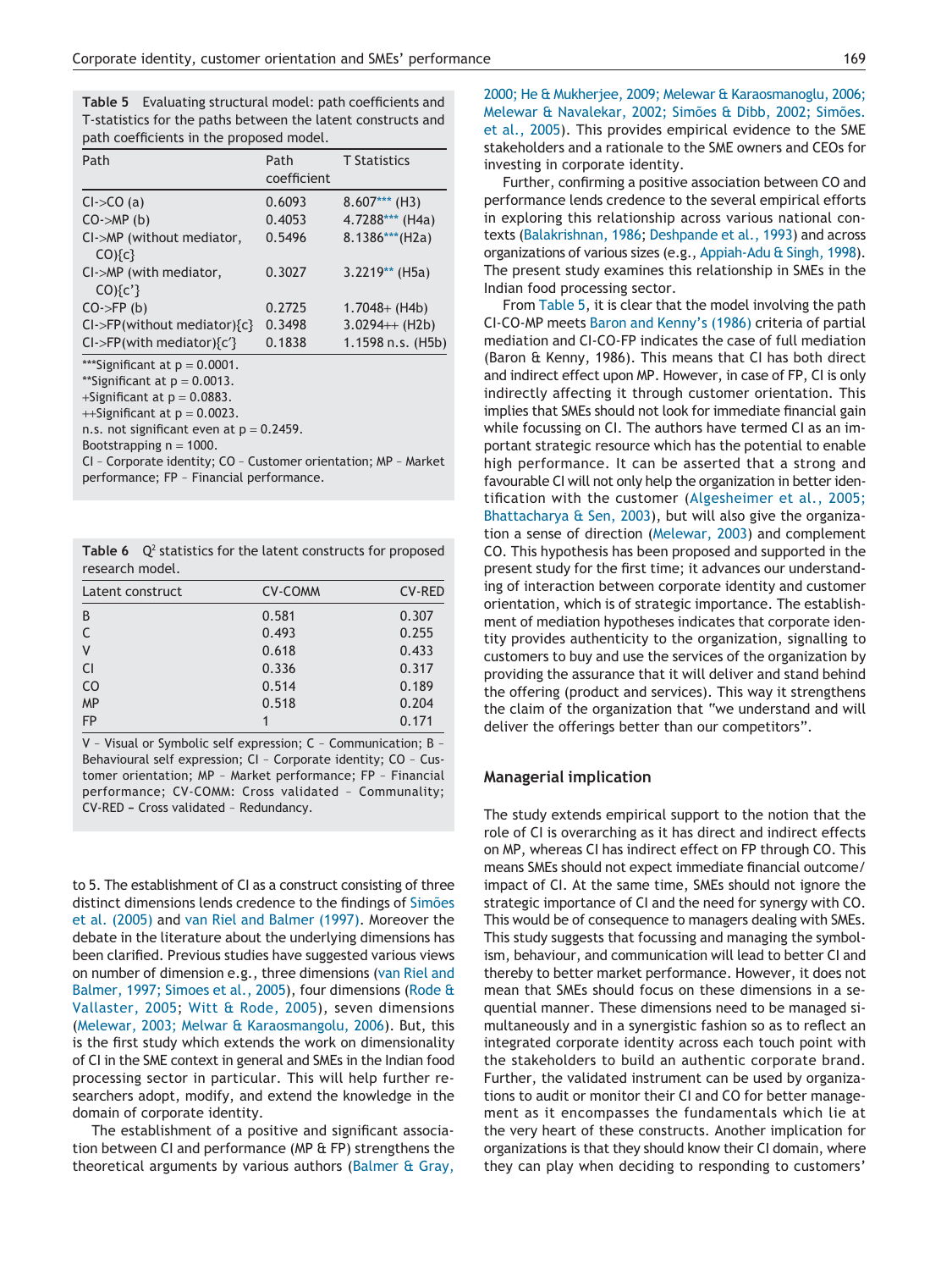needs. This study is a step forward in terms of bringing organizations labelled as the "less privileged category" into the ambit of the concepts of CI and CO; it also provides the rationale for the contention that marketing of an organization or its offering is not just the domain of large organizations, it applies equally to SMEs.

By focussing on corporate identity, SMEs are essentially building their corporate brand. Corporate brand defines the organization that will deliver and stand behind the offering (product and services) that the customer will buy and use. In other words, it not only appeals to other stakeholders and influences their response towards the organization, but can be extended to support their offerings (product & services) thereby building a "branded house" type of brand architecture. Unless SMEs have very strong reasons to act otherwise, they are advised to follow the branded house structure for managing their portfolio. Organizations intending to build many independent brands require a huge amount of resources which is often not possible for SMEs due to resource constraints.

The mediation of customer orientation in corporate identity and performance relationship indicates that the role of corporate identity is overarching and it reflects the "real notion of self" of an organization which is relevant to the organization. The corporate identity also guides the customer orientation of an organization and impacts its performance indirectly. This means an organization cannot claim that either it (the organization) or its offerings are authentic through marketing or any other means. They must earn the privilege of being deemed authentic only through the act of rendering products and services. In other words, the focus should be on meeting the two standards of authenticity by an organization: (1) an offering should be what it says it is; and (2) it should be true to itself (see Pine & Gilmore, 2011).

# **Limitation and future direction for research**

This research has been conducted under several constraints. First, only limited data could be collected and from one sector alone; second, convenience sampling was used due to resource constraints; third, the sample was obtained from Pune region, and is not very large in absolute terms. Therefore any attempt of generalization beyond this region should be done with caution.

Notwithstanding the limitation, the present study contributes to marketing and entrepreneurship literature by empirically establishing the relationship between CI and performance, and provides the rationale for SMEs to focus on CI. It also strengthens the theory of CO in the context of food processing sector SMEs in a developing country. Finally, the study contributes to the marketing and entrepreneurship literature by establishing the mediating role of CO in the context of SMEs, indicating the need for a synergic approach towards corporate identity and customer orientation by SMEs. Further research could explore these issues in multiple industries, with larger samples, using dyadic survey and a different geography. Another stream of research could be conducting a longitudinal study to establish the causality of proposed dependence relationships. Researchers may also opt for a different paradigm to explore insights into the phenomenon.

In spite of the above limitations, based upon the findings, it can be concluded that CI and CO lead to superior performance; CI has indirect effect on performance, and through CO as well. This research being the first in food processing SMEs, will act as a springboard for further enquiry.

# **Acknowledgements**

The preliminary version of this paper was selected among 12 best papers by IMRDC 2012 and was presented at the IMR Doctoral Conference 2012. The first author acknowledges the inputs and comments by discussant Prof. Seema Gupta, Prof. Ramadhar Singh and other esteemed delegates attending the conference, which helped in improving the manuscript. The authors would also like to thank the Xavier Institute of Management, Bhubaneswar, for supporting the study as part of the doctoral dissertation of the first author. The authors also acknowledge the support of Mr. Vinay Oswal, Director, NAFARI, Pune and Mr. B.P. Singh from Apex Cluster, New Delhi, during data collection.

# **Appendix I**

#### **Items for the various constructs used in the study.**

A 5 point scale anchored by 1 "strongly disagree" and 5 "strongly agree" was used in the current study for all constructs.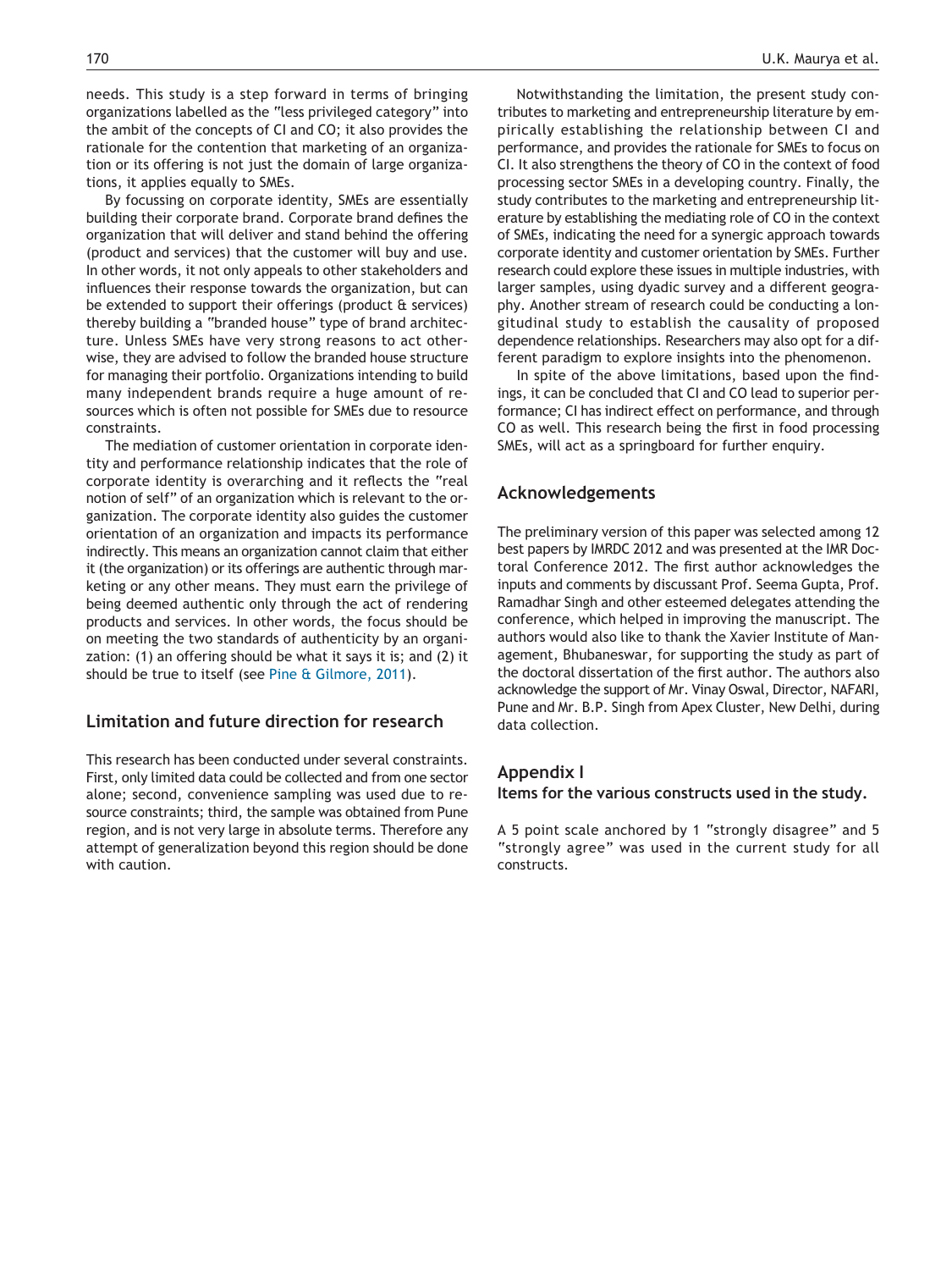Items for corporate identity construct (adapted from Maurya et al., 2013)

| Code             | Question                                                                                                                                                                                                                                         |
|------------------|--------------------------------------------------------------------------------------------------------------------------------------------------------------------------------------------------------------------------------------------------|
|                  | Symbolism or visuals                                                                                                                                                                                                                             |
| V <sub>1</sub>   | Our organization's visual mix represents our business philosophy (vision, mission and values)                                                                                                                                                    |
| V <sub>2</sub>   | Defined standards for visual mix elements are followed in our organization across all means of representation<br>including print and digital media (e.g., packaging, uniform, wall painting, promotional material, social media<br>networks etc) |
| V <sub>3</sub>   | Our visual element mix is eye catching and enable identification with key target stakeholders                                                                                                                                                    |
| V <sub>4</sub>   | Our visual element mix is aimed at creating a specific image among key target stakeholders                                                                                                                                                       |
| <b>Behaviour</b> |                                                                                                                                                                                                                                                  |
| <b>B1</b>        | Our organization ensures that all the employees (existing and new entrants) are aware of relevant values (norms<br>about what is important and appropriate attitude)                                                                             |
| B <sub>2</sub>   | There is total agreement on our mission (purpose of our existence) across all levels and functional areas of the<br>organization                                                                                                                 |
| <b>B3</b>        | Employees view themselves as partners in charting the direction of the business (e.g., functional areas)                                                                                                                                         |
| <b>B5</b>        | Our organization has a well defined mission (purpose of existence) statement                                                                                                                                                                     |
| Communication    |                                                                                                                                                                                                                                                  |
| C <sub>1</sub>   | Medium of targetted communication is selected based upon need and relevance to key stakeholders in addition to<br>expected long term benefit                                                                                                     |
| C <sub>2</sub>   | Standard of targetted communication is predominantly set by top management (Owner/CEO/Managing partner)                                                                                                                                          |
| C <sub>3</sub>   | All medium of targetted communication for specific target group have similar theme                                                                                                                                                               |
| C <sub>5</sub>   | We rely on external agency for designing the content of communication                                                                                                                                                                            |

**Customer orientation scale** (adapted from Deshpande & Farley, 1998)

| Code             | <b>Ouestion</b>                                                                                                                                                                                                                                                                  |
|------------------|----------------------------------------------------------------------------------------------------------------------------------------------------------------------------------------------------------------------------------------------------------------------------------|
| CO1              | Our business objectives are primarily driven by customer satisfaction (This question aims to assess the extent to which<br>the business objectives are driven by customer satisfaction with reference to that particular organization)                                           |
| CO <sub>2</sub>  | We constantly monitor our level of commitment and orientation serving to customer needs                                                                                                                                                                                          |
| CO <sub>3</sub>  | We freely communicate information about our successful and unsuccessful customer experiences across all business<br>functions                                                                                                                                                    |
| CO <sub>4</sub>  | Our strategy for competitive advantage is based on our understanding of customers' need                                                                                                                                                                                          |
| CO <sub>5</sub>  | We measure customer satisfaction systematically and frequently (This question tries to assess to what extent the<br>organization has routine or regular interaction with customers so that customer satisfaction is not only assessed but<br>internalized for necessary changes) |
| CO <sub>6</sub>  | We have regular or routine measures of customer service                                                                                                                                                                                                                          |
| CO <sub>7</sub>  | We are more customer focussed than our competitors                                                                                                                                                                                                                               |
| CO <sub>8</sub>  | I believe that this business exists primarily to serve customers                                                                                                                                                                                                                 |
| CO <sub>9</sub>  | We poll end users at least once a year to assess the quality of our products and services                                                                                                                                                                                        |
| CO <sub>10</sub> | Data on customer satisfaction are disseminated at all levels in our organization on regular basis                                                                                                                                                                                |

|                    | <b>Performance scale</b> {adapted from Irving (1995) as cited in Homburg and Pflesser (2000)}                                                                                                                                               |
|--------------------|---------------------------------------------------------------------------------------------------------------------------------------------------------------------------------------------------------------------------------------------|
| Code               | Question                                                                                                                                                                                                                                    |
| Market performance |                                                                                                                                                                                                                                             |
|                    | In the last three years, relative to your competitors, how has your business unit performed with respect to                                                                                                                                 |
| M1                 | Achieving customer satisfaction?                                                                                                                                                                                                            |
| M <sub>2</sub>     | Providing value for customers?                                                                                                                                                                                                              |
| M <sub>3</sub>     | Keeping current customers?                                                                                                                                                                                                                  |
| M <sub>4</sub>     | Attracting new customers?                                                                                                                                                                                                                   |
| M <sub>5</sub>     | Attaining desired growth?                                                                                                                                                                                                                   |
| M <sub>6</sub>     | Securing desired market share?                                                                                                                                                                                                              |
|                    | Financial performance (return on sales)                                                                                                                                                                                                     |
| M7                 | Over the last three years, what was the average annual return on sales of your business unit? (Return on sales refers<br>to profitability with respect to sales for past three years in comparison to the organization's major competitor.) |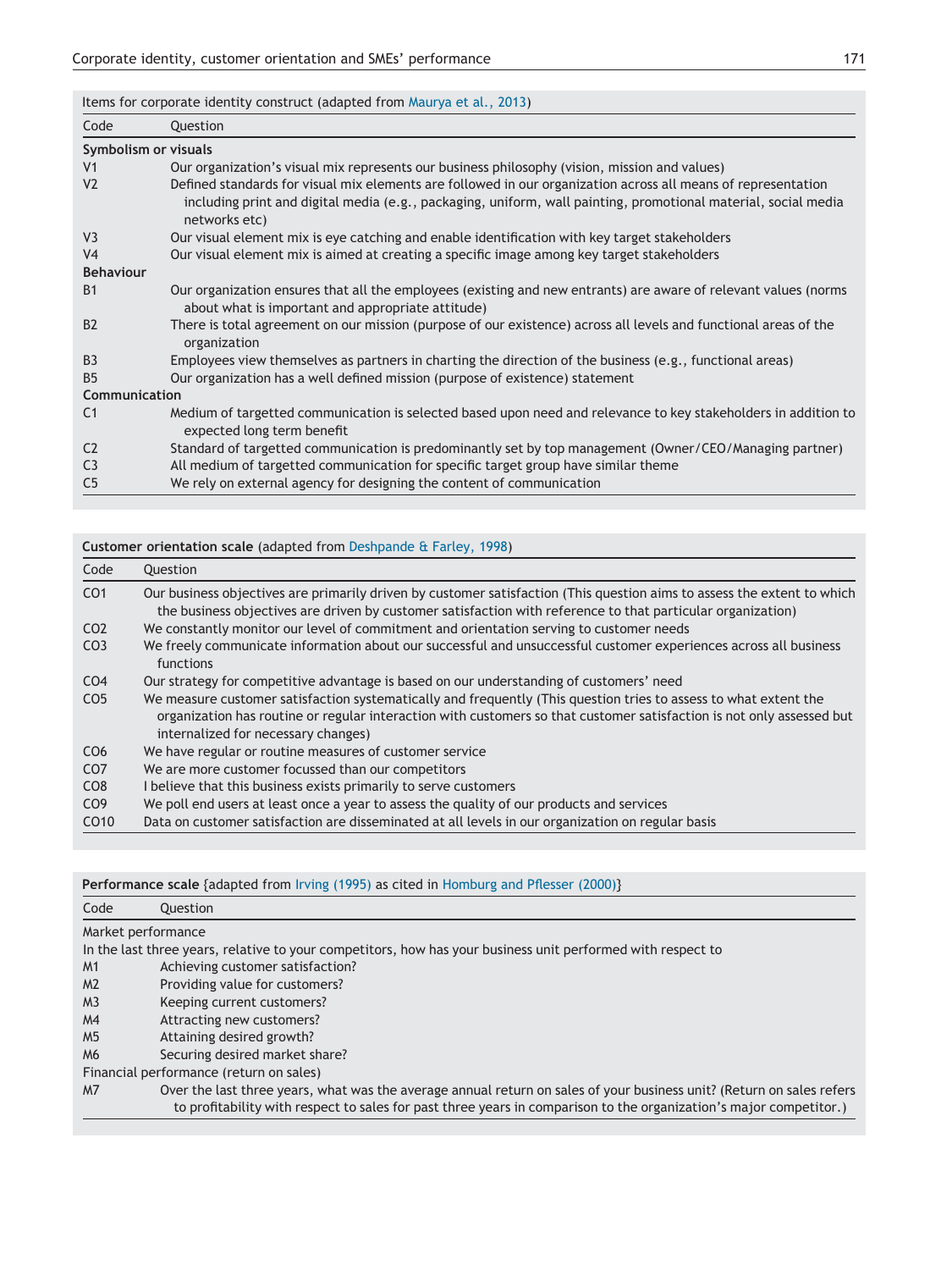# **References**

- Abimbola, T., & Kocak, A. (2007). SMEs as expressive organizations: a resource-based perspective. *Qualitative Market Research*, *10*(4), 416–430.
- Abimbola, T., & Vallaster, C. (2007). Brand, organizational identity, and reputation in SMEs: an overview. *Qualitative Market Research*, *10*(4), 341–348.
- Abratt, R., & Kleyn, N. (2012). Corporate identity, corporate branding and corporate reputations: reconciliation and integration. *European Journal of Marketing*, *46*(7/8), 1048–1063.
- Ackerman, L.D. (1984). The psychology of corporation: how identity influences business. *Journal of Business Strategy*, *5*, 56–65.
- Albert, S., & Whetten, D.A. (1985). Organizational identity. *Research in Organizational Behaviour*, *7*, 263–295.
- Alessandri, S.W. (1999). Modeling corporate identity: a concept explication and theoretical explanation. *Corporate Communications: An International Journal*, *6*(4), 173–182.
- Algesheimer, R., Dholakia, U.M., & Herrmann, A. (2005). The social influence of brand community: evidence from European car clubs. *Journal of marketing*, *69*(3), 19–34.
- Appiah-Adu, K., & Singh, S. (1998). Customer orientation and performance: a study of SMEs. *Management Decision*, *36*(6), 385– 394.
- Balakrishnan, S. (1986). Benefits of customer and competitive orientations in industrial markets. *Industrial Marketing Management*, *25*, 257–269.
- Balmer, J.M.T. (2001). Corporate identity, corporate branding and corporate marketing. *European Journal of Marketing*, *35*(3), 248– 291.
- Balmer, J.M.T. (2008). Identity based views of the corporation: insights from corporate identity, organisational identity, social identity, visual identity, corporate brand identity and corporate image. *European Journal of Marketing*, *42*(9/10), 879–906.
- Balmer, J.M.T. (2010). Explicating corporate brands and their management: reflections and directions from 1995. *Journal of Brand Management*, *18*(3), 180–196.
- Balmer, J.M.T. (2012). Strategic corporate brand alignment: perspectives from identity based views of corporate brands. *European Journal of Marketing*, *46*(7/8), 1064–1092.
- Balmer, J.M.T., & Gray, E.R. (2000). Corporate identity and communications: creating a competitive advantage. *Industrial and Commercial Training*, *32*(7), 256–261.
- Balmer, J.M.T., & Soenen, G.B. (1999). The acid test of corporate identity management. *Journal of Marketing Management*, *15*(1– 3), 69–92.
- Balmer, J.M.T., & Wilson, A. (1998). Corporate identity: there is more to it than meets the eye. *International Studies of Management & Organization*, *28*(3), 12–31.
- Barclay, D., Thompson, R., & Higgins, C. (1995). The partial least squares (PLS) approach to causal modeling: personal computer adoption and use an illustration. *Technology Studies*, *2*(2), 285– 309.
- Baron, R.M., & Kenny, D.A. (1986). The moderator–mediator variable distinction in social psychological research: Conceptual, strategic, and statistical considerations. *Journal of Personality and Social Psychology*, *51*(6), 1173–1182.
- Beckman, T., & Harris, G. (2007). The apple of jobs' eyes: an historical look at the link between customer orientation and corporate identity. In *Proceedings of the 13th Conference for Historical Analysis and Research in Marketing (CHARM). Marketing History at the Center, John W. Hartman Center for Sales, Advertising & Marketing History, Duke University, Durham, North Carolina, May 17–20*.
- Bernstein, D. (1984). *Corporate image and reality: A critique of corporate communications*. Eastbourne, East Sussex Holt: Rinehart and Winston, The Advertising Association.
- Berthon, P., Ewing, M.T., & Napoli, J. (2008). Brand management in small to medium-sized enterprises. *Journal of Small Business Management*, *46*(1), 27–45.
- Bhattacharya, C.B., & Sen, S. (2003). Consumer-company identification: a framework for understanding consumers' relationships with companies. *Journal of Marketing*, *67*(2), 76–88.
- Bick, G., Jacobson, M.C., & Abratt, R. (2003). The corporate identity management process revisited. *Journal of Marketing Management*, *19*(7/8), 835–855.
- K. BirkigtM.M. Stadler (Eds.), (1986). *Corporate Identity*. Landsberg: Grundlagen, Funktionen, Fallspielen, Verlag Moderne Industrie.
- Brown, G., Boya, U.O., Humphreys, N., & Widing, R.E. (1993). Attributes and behaviors of salespeople preferred by buyers: high socializing vs. low socializing industrial buyers. *Journal of Personal Selling & Sales Management*, *13*(1), 25–33.
- Brown, T.J., Dacin, P.A., Pratt, M.G., & Whetten, D.A. (2006). Identity, intended image, construed image, and reputation: an interdisciplinary framework and suggested terminology. *Journal of the Academy of Marketing Science*, *34*(2), 99–106.
- Chajet, C. (1989). The making of a new corporate image. *Journal of Business Strategy*, *10*(3), 18–20.
- Chin, W.W. (1998). The partial least squares approach for structural equation modeling. In G.A. Marcoulides (Ed.), *Modern methods for business research* (pp. 295–336). London: Lawrence Erlbaum Associates.
- Christensen, L.T., & Askegaard, S. (2001). Corporate identity and corporate image revisited-a semiotic perspective. *European Journal of Marketing*, *35*(3/4), 292–315.
- Cochran, W.G. (1977). *Sampling techniques* (3rd ed.). New York: John Wiley & Sons.
- Collins, J.C., & Porras, J.I. (1994). *Built to Last: Successful habits of visionary companies*. New York: Harper Business.
- Cornelissen, J.P., & Elving, W.J.L. (2003). Managing corporate identity: an integrative framework of dimensions and determinants. *International Journal*, *8*(2), 114–120.
- Coviello, N.E., Brodie, R.J., & Munro, H.J. (2000). An investigation of marketing practice by firm size. *Journal of Business Venturing*, *15*, 523–545.
- Dacin, P., & Brown, T. (2002). Corporate identity and corporate associations: a framework for future research. *Corporate Reputation Review*, *2/3*(5), 254–263.
- Day, G.S. (1994). The capabilities of market-driven organizations. *The Journal of Marketing*, *58*(4), 37–52.
- Day, G.S., & Wensley, R. (1988). Assessing advantage: a framework for diagnosing competitive superiority. *Journal of Marketing*, *52*(2),  $1 - 20.$
- Deshpande, R., & Farley, J.U. (1998). Measuring market orientation: generalization and synthesis. *Journal of Market Focused Management*, *2*(3), 213–232.
- Deshpande, R., Farley, J.U., & Webster, F.E. (1993). Corporate culture, customer orientation, and innovativeness in Japanese firms: a quadrad analysis. *Journal of marketing*, *57*, 23–37.
- Dun & Bradstreet, India (2006). *Emerging SMEs of India: Food processing*available at, . Dun & Bradstreet website. <http://www .dnb.co.in/Food%20Processing/company\_listing.asp?PageNo =6&q=region&r=West%20Region>, Accessed 21.04.12.
- Durate, O.A.P., & Raposo, L.M. (2010). A PLS model to study brand preference : an application to the mobile phone market. In V.E. Vinci, W.W. Chin, J. Henseler, & H. Wang (Eds.), *Handbook of partial least squares : Concepts, methods and applications* (pp. 427–447). Berlin,Germany: Springer-Verlag.
- Falk, R.F., & Miller, N.B. (1992). *A primer for soft modeling*. Akron, OH: University of Akron Press.
- Felton, A.P. (1959). Making the marketing concept work. *Harvard Business Review*, *37*(4), 55–65.
- Fombrun, Charles J. (1996). *Reputation: Realizing value from the corporate image*. MA: Cambridge: Harvard Business School Press.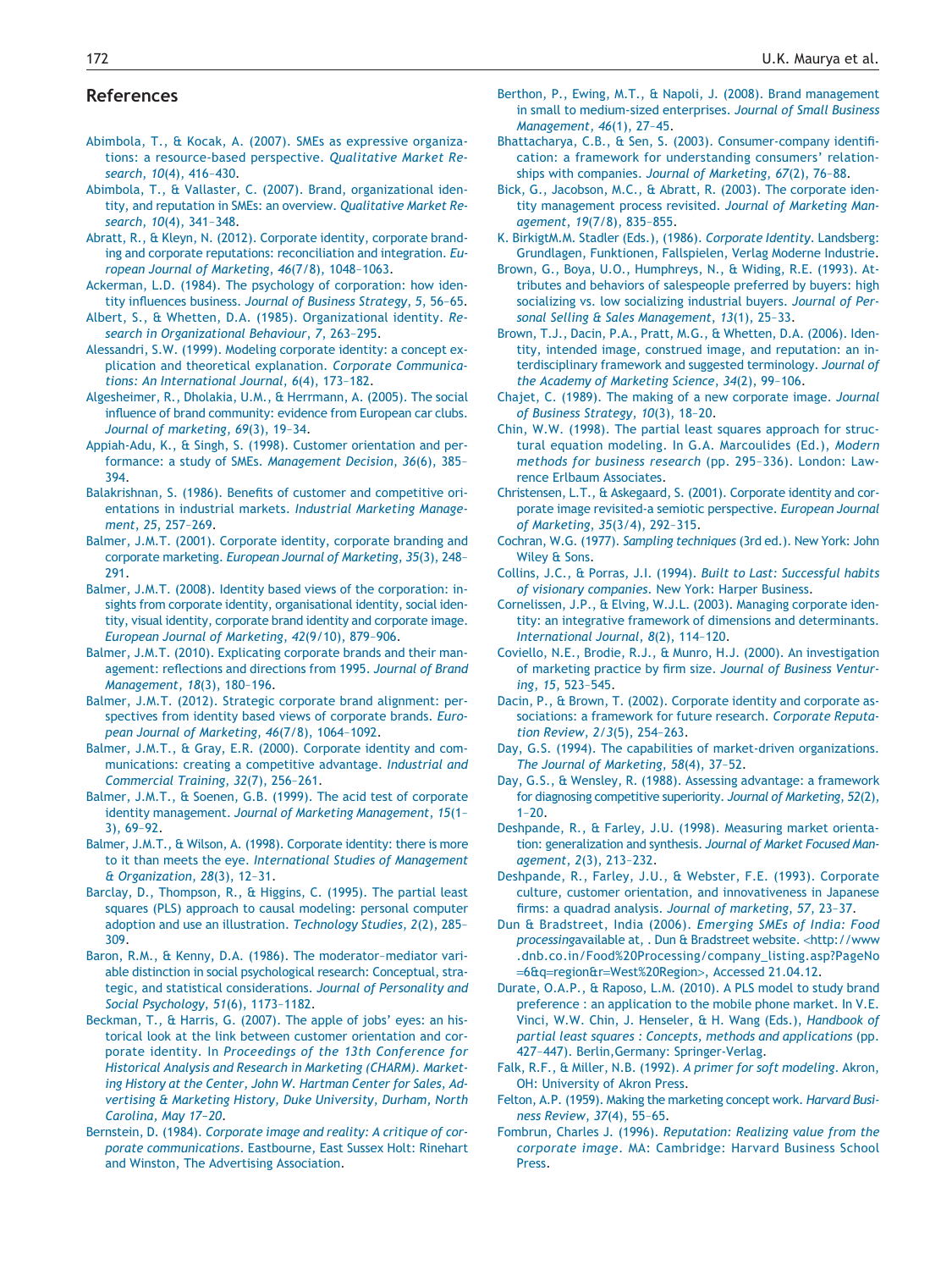Fournier, S. (1998). Consumers and their brands: developing relationship theory in consumer research. *Journal of Consumer Research*, *24*, 343–373.

- Geisser, S. (1975). The predictive sample reuse method with applications. *Journal of the American Statistical Association*, *70*(350), 320–328.
- Gioia, D.A., Schultz, M., & Corley, K.G. (2000). Organizational identity, image, and adaptive instability. *Academy of Management Review*, *25*(1), 63–81.
- Gray, E.R., & Balmer, J.M.T. (1998). Managing corporate image and corporate reputation. *Long Range Planning*, *31*(5), 695– 702.
- Hatch, Mary Jo, & Schultz, Majken (1997). Relations between organizational culture, identity and image. *European Journal of Marketing*, *31*(5/6), 356–365.
- Hawn, R. (1998). Image vs. identity. *Trends*, *14*, 22–27.
- He, H.-W., & Balmer, J.M.T. (2007). Identity studies: multiple perspectives and implications for corporate-level marketing. *European Journal of Marketing*, *41*(7/8), 765–785.
- He, H.W., & Mukherjee, A. (2009). Corporate identity and consumer marketing: a process model and research agenda. *Journal of Marketing Communications*, *15*(1), 1–16.
- Hoelter, J.W. (1983). Factorial invariance and self-esteem: reassessing race and sex differences. *Social Forces*, *61*(3), 835–846.
- Hoffman, K.D., & Ingram, T.N. (1991). Creating customer-oriented employees: the case in home health care. *Journal of Health Care Marketing*, *11*(2), 24–32.
- Homburg, C., & Pflesser, C. (2000). A multiple-layer model of marketoriented organizational culture: measurement issues and performance outcomes. *Journal of Marketing Research*, *37*(4), 449– 462.
- Horng, S., & Chen, C. (1998). Market orientation of small and medium sized firms in Taiwan. *Journal of Small Business Management*, *36*(3), 79–85.
- Hulland, J. (1999). Use of partial least squares (PLS) in strategic management research: a review of four recent studies. *Strategic Management Journal*, *20*, 195–224.
- Hunt, S.D., & Morgan, R.M. (1996). The resource-advantage theory of competition: dynamics, path dependencies, and evolutionary dimensions. *The Journal of Marketing*, *60*(4), 107–114.
- Ind, Nicholas (1997). *The Corporate Brand*. New York: New York University Press.
- Irving, E. (1995). Marketing quality practices. unpublished dissertation, In Chapel Hill: Business School, University of North Carolina.
- Johnson, M., & Zinkhan, G.M. (1990). Defining and measuring company image. In *Proceedings of the Thirteenth Annual Conference of the Academy of Marketing Science* (pp. 346–350).
- Juntunen, M., Saraniemi, S., Halttu, M., & Tähtinen, J. (2010). Corporate brand building in different stages of small business growth. *Journal of Brand Management*, *18*(2), 115–133.
- Keller (2002). Branding and brand equity. In Barton A. Weitz & Robin Wensley (Eds.), *Handbook of Marketing* (pp. 151–178). London: Sage.
- Keller, K.L. (2003). *Strategic brand management: Building, measuring, and managing brand equity*. Prentice-Hall.
- Keskin, H. (2006). Market orientation, learning orientation, and innovation capabilities in SMEs. *European Journal of Innovation Management*, *9*(4), 396–417.
- Kennedy, K.N., Goolsby, J.R., & Arnould, E.J. (2003). Implementing a customer orientation: extension of theory and application. *Journal of Marketing*, *67*(4), 67–81.
- Kiran, V., Majumdar, M., & Kishore, K. (2012). Innovative marketing strategies for micro, small & medium enterprises. *Interdisciplinary Journal of Contemporary Research in Business*, *4*(2), 1059–1066.
- Knox, S., & Bickerton, D. (2003). The six conventions of corporate branding. *European Journal of Marketing*, *37*(7/8), 998–1016.
- Kohli, A.K., & Jaworski, B.J. (1990). Market orientation: the construct, research propositions, and managerial implications. *The Journal of Marketing*, 1–18.
- Kotler, P. (1977). From Sales Obsession to Marketing Effectiveness. *Harvard Business Review*, *55*(6), 67–75.
- Kotler, P. (1984). *Marketing management: Analysis, planning and control*. New Jersey: Prentice Hall.
- Krake, F.B.G.J.M. (2005). Successful brand management in SMEs: a new theory and practical hints. *The Journal of Product and Brand Management*, *14*(4/5), 228–238.
- Livengood, R.S., & Reger, R.K. (2010). That's our Turf! Identity domains and competitive dynamics. *Academy of Management Review*, *35*(1), 48–66.
- Margulies, Walter P. (1977). Make the Most of Your Corporate Identity. *Harvard Business Review*, *55*(4), 66–74.
- McKitterick, J. (1957). What is the marketing management concept? In *Proceedings of the American Marketing Association Conference, Chicago, IL* (pp. 71–82).
- Markwick, N., & Fill, C. (1997). Towards a framework for managing corporate identity. *European Journal of Marketing*, *31*(5/6), 396– 409.
- Maurya, U.K., Mishra, P., Anand, S., & Kumar, N. (2013). Understanding corporate identity of SMEs: Conceptualization and preliminary construction of scale. Paper to be presented at the World Marketing Congress, Melbourne, Australia, July 17–20, .
- Melewar, T.C. (2003). Determinants of the corporate identity construct: a review of the literature. *Journal of Marketing Communications*, *9*(4), 195–220.
- Melewar, T.C., & Jenkins, E. (2002). Defining the corporate identity construct. *Corporate Reputation Review*, *5*(1), 76–93.
- Melewar, T.C., & Karaosmanoglu, E. (2006). Seven dimensions of corporate identity: a categorisation from the practitioners' perspectives. *European Journal of Marketing*, *40*(7/8), 846– 869.
- Melewar, T.C., & Navalekar, A. (2002). Leveraging corporate identity in the digital age. *Marketing Intelligence and Planning*, *20*(2), 96–103.
- Melewar, T.C., Saunders, J., & Balmer, J.M.T. (2001). Cause, effect and benefits of a standardized corporate visual identity system of U.K. companies operating in Malaysia. *European Journal of Marketing*, *35*(3/4), 414–427.
- Meziou, F. (1991). Areas of strength and weakness in the adoption of the marketing concept by small manufacturing firms. *International Small Business Journal*, *29*, 72–78.
- Murphy, J. (1992). *What is branding? (Branding a key marketing tool)* (pp. 1–12). Basingstoke: Macmillan.
- Narver, J.C., & Slater, S.F. (1990). The effect of a market orientation on business profitability. *The Journal of Marketing*, *54*(4), 20–35.
- National Agriculture and Food Analysis and Research Institute (2011). *Agri-food directory – Pune region*. Pune: YSW Information System.
- Neely, A., Gregory, M., & Platts, K. (1995). Performance measurement system design: a literature review and research agenda. *International Journal of Operations & Production Management*, *15*(4), 80–116.
- Otubanjo, B.O., & Melewar, T.C. (2007). Understanding the meaning of corporate identity: a conceptual and semiological approach. *Corporate Communications: An International Journal*, *12*(4), 414– 432.
- Pasanen, M. (2003). *In search of factors affecting SME performance*. Kuopio: University of Kuopio.
- Pelham, A., & Wilson, D. (1996). A longitudinal study of the impact of market structure, firm structure, strategy, and market orientation culture on dimensions of performance. *Journal of the Academy of Marketing Science*, *24*, 27–43.
- Peterson, R.T. (1989). Small business adoption of the marketing concept vs other business strategies. *Journal of Small Business Management*, *27*, 38–46.